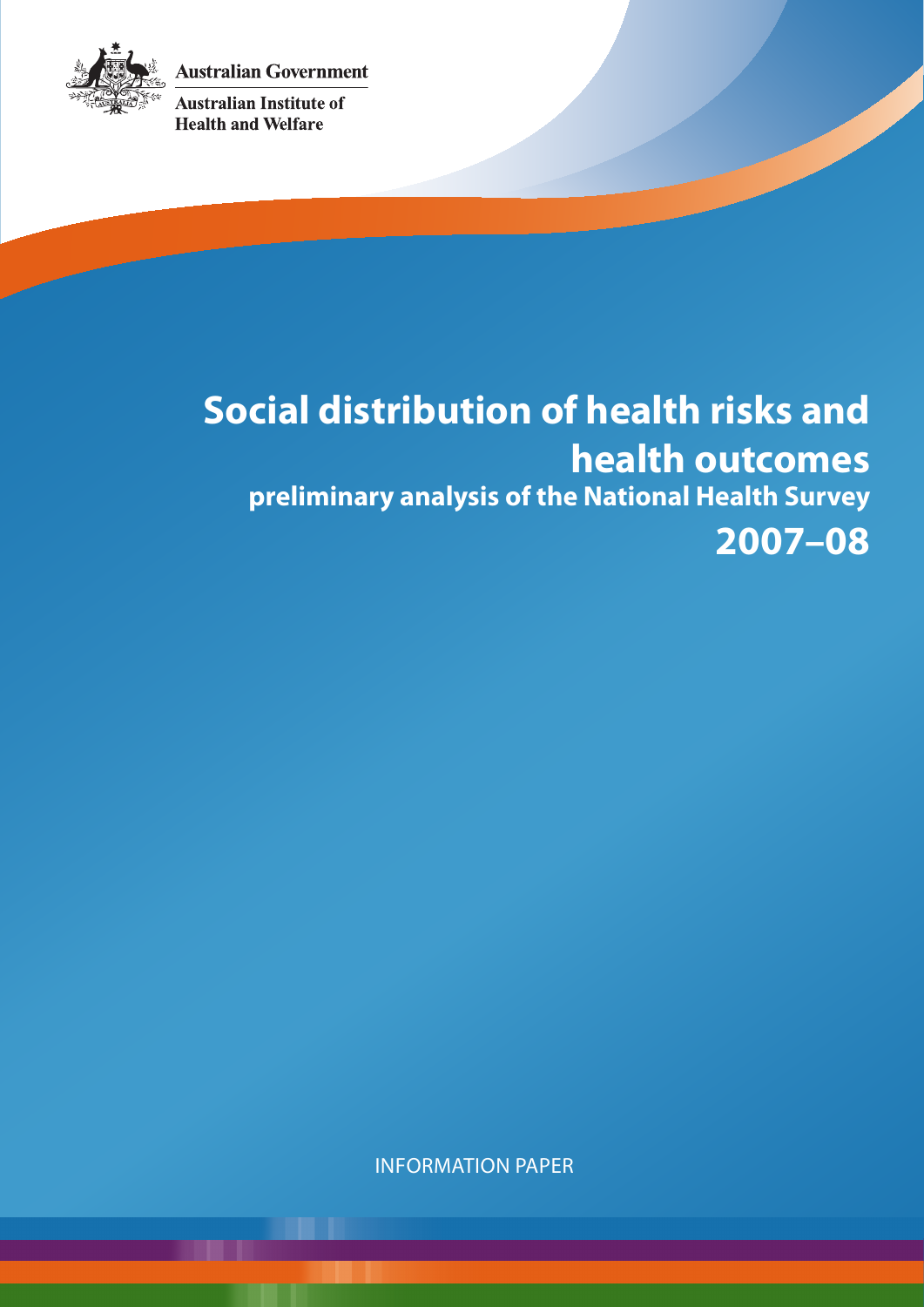

**Australian Institute of Health and Welfare** 

> Authoritative information and statistics to promote better health and wellbeing

# **Social distribution of health risks and health outcomes**

## **Preliminary analysis of the National Health Survey 2007–08**

Information Paper

Australian Institute of Health and Welfare Canberra Cat. no. PHE 165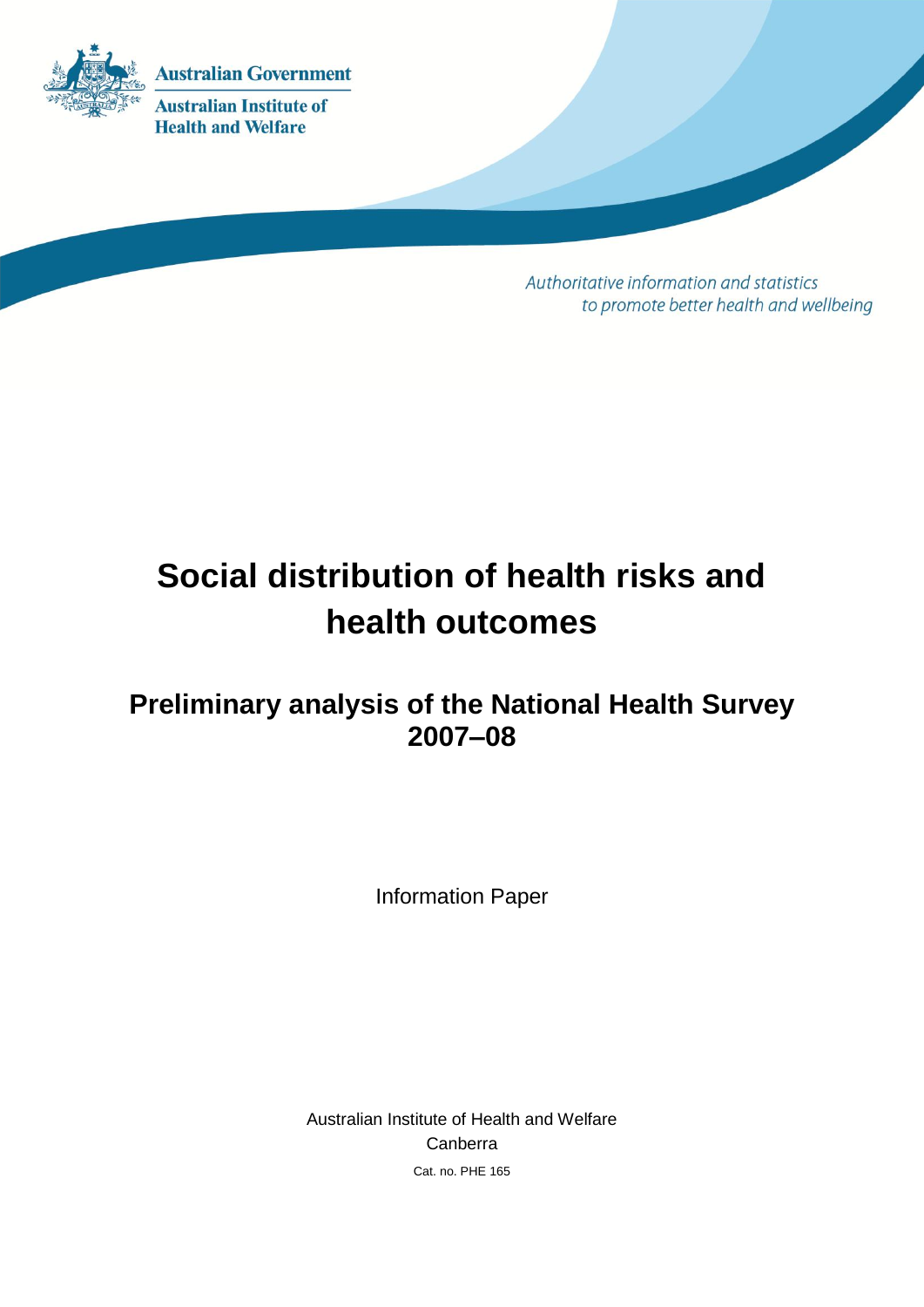**The Australian Institute of Health and Welfare is a major national agency which provides reliable, regular and relevant information and statistics on Australia's health and welfare. The Institute's mission is** *authoritative information and statistics to promote better health and wellbeing***.**

 $(cc)$  BY © Australian Institute of Health and Welfare 2012

This product, excluding the AIHW logo, Commonwealth Coat of Arms and any material owned by a third party or protected by a trademark, has been released under a Creative Commons BY 3.0 (CC-BY 3.0) licence. Excluded material owned by third parties may include, for example, design and layout, images obtained under licence from third parties and signatures. We have made all reasonable efforts to identify and label material owned by third parties.

You may distribute, remix and build upon this work. However, you must attribute the AIHW as the copyright holder of the work in compliance with our attribution policy available at <www.aihw.gov.au/copyright/>. The full terms and conditions of this licence are available at <http://creativecommons.org/licenses/by/3.0/au/>.

Enquiries relating to copyright should be addressed to the Head of the Communications, Media and Marketing Unit, Australian Institute of Health and Welfare, GPO Box 570, Canberra ACT 2601.

This publication is part of the Australian Institute of Health and Welfare's Information Paper. A complete list of the Institute's publications is available from the Institute's website <www.aihw.gov.au>.

ISBN 978-1-74249-333-6

#### **Suggested citation**

Australian Institute of Health and Welfare 2012. Social distribution of health risks and health outcomes: preliminary analysis of the National Health Survey 2007–08. Information Paper. Cat. no. PHE 165. Canberra: AIHW.

#### **Australian Institute of Health and Welfare**

Board Chair Dr Andrew Refshauge

**Director** David Kalisch

Any enquiries about or comments on this publication should be directed to: Communications, Media and Marketing Unit Australian Institute of Health and Welfare GPO Box 570 Canberra ACT 2601 Tel: (02) 6244 1032 Email: info@aihw.gov.au

Published by the Australian Institute of Health and Welfare

**Please note that there is the potential for minor revisions of data in this report. Please check the online version at <www.aihw.gov.au> for any amendments. This information paper is a preliminary analysis and a work progress. As such, it is not intended to be definitive but to inform future work.**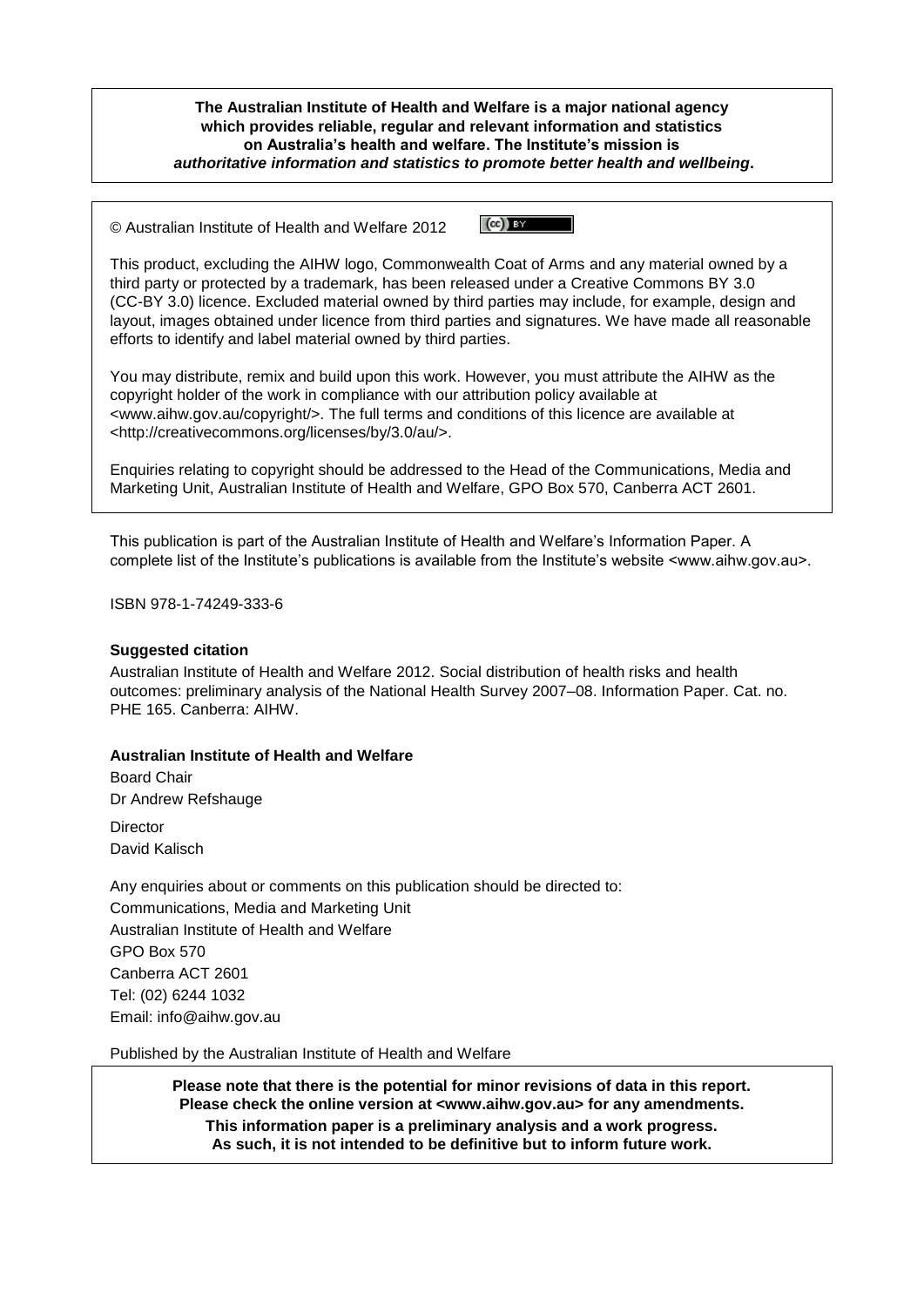# **Contents**

| 1 |  |
|---|--|
| 2 |  |
|   |  |
|   |  |
|   |  |
| 3 |  |
|   |  |
|   |  |
|   |  |
|   |  |
| 4 |  |
|   |  |
|   |  |
|   |  |
|   |  |
|   |  |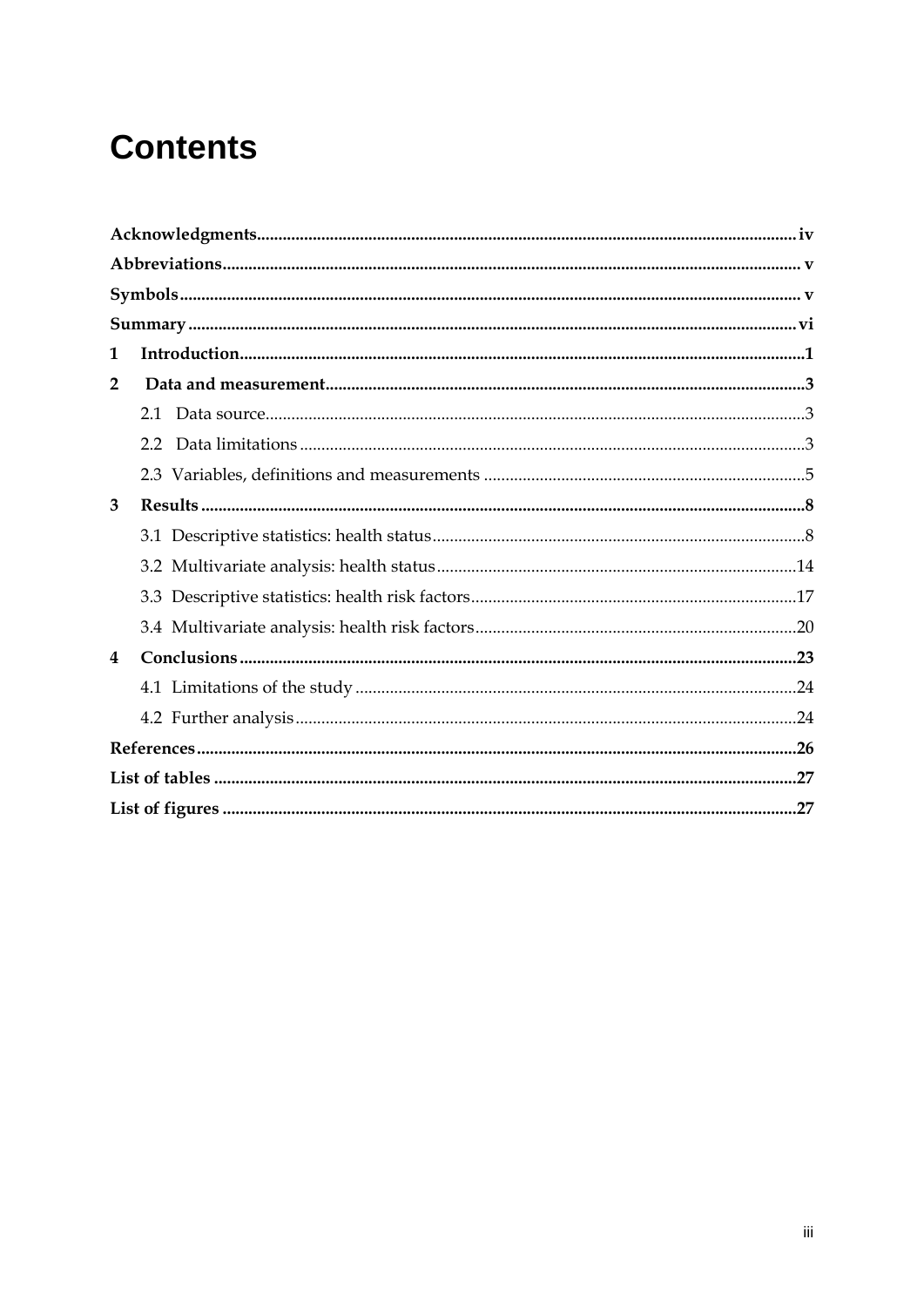# <span id="page-4-0"></span>**Acknowledgments**

The report was prepared by Pramod Adhikari from the Australian Institute of Health and Welfare (AIHW). Sincere thanks to Chris Sturrock, Ann Hunt, Mardi Templeton, Allan Nicholls, Karen Bishop, Fadwa Al-Yaman and Sharon Friel for their constructive comments. Funding for this work was provided by the Australian Government Department of Health and Ageing.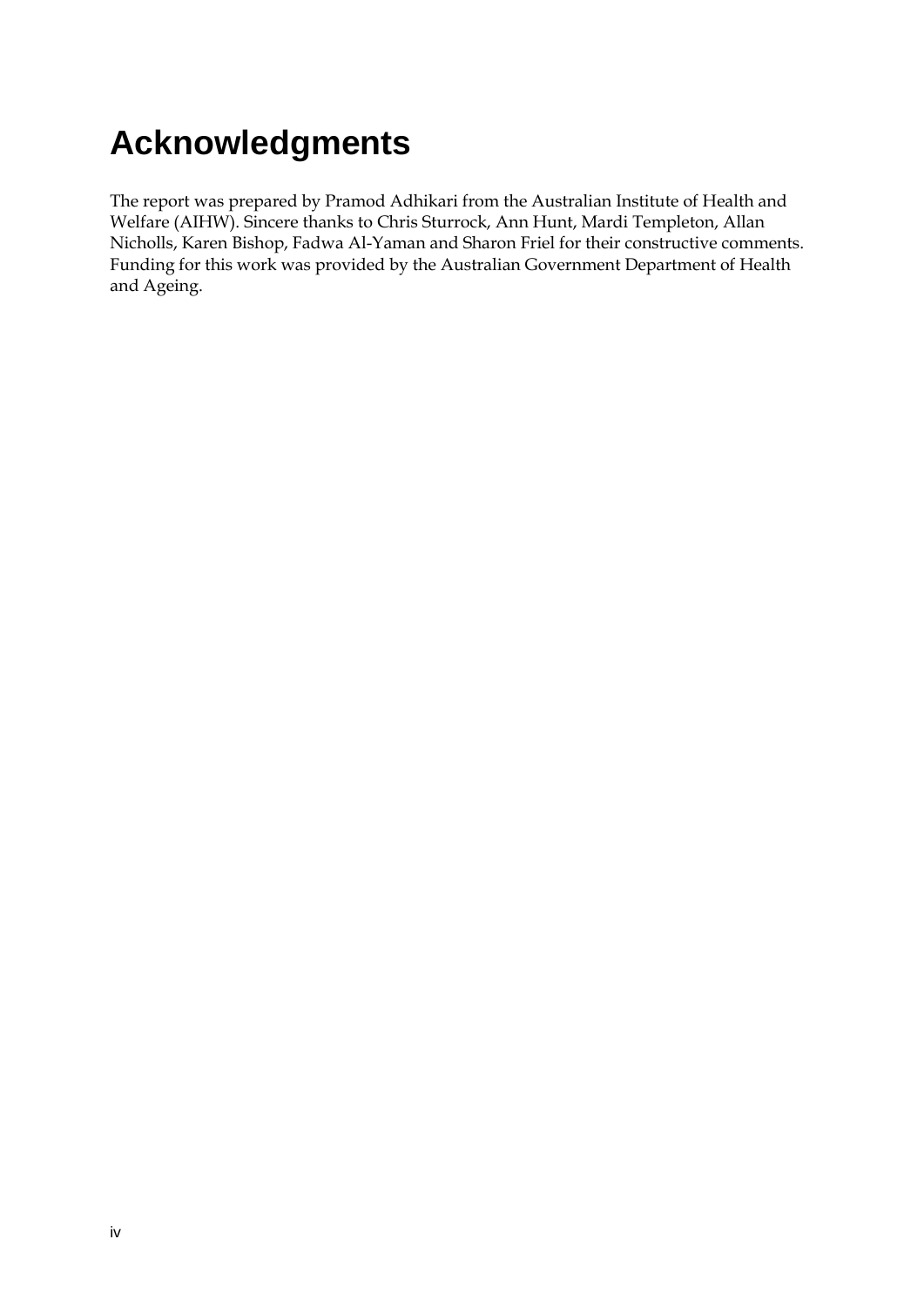# <span id="page-5-0"></span>**Abbreviations**

| ABS          | <b>Australian Bureau of Statistics</b>          |
|--------------|-------------------------------------------------|
| <b>ACT</b>   | <b>Australian Capital Territory</b>             |
| ASGC         | Australian Standard Geographical Classification |
| BMI          | body mass index                                 |
| AIHW         | Australian Institute of Health and Welfare      |
| mL           | millilitre                                      |
| <b>NHMRC</b> | National Health and Medical Research Council    |
| <b>NHS</b>   | National Health Survey                          |
| NSW          | New South Wales                                 |
| NT           | Northern Territory                              |
| Qld          | Queensland                                      |
| <b>SA</b>    | South Australia                                 |
| Tas          | Tasmania                                        |
| Vic          | Victoria                                        |
| WA           | Western Australia                               |
| WHO          | World Health Organization                       |

## <span id="page-5-1"></span>**Symbols**

- nil or rounded to zero
- n.a. not available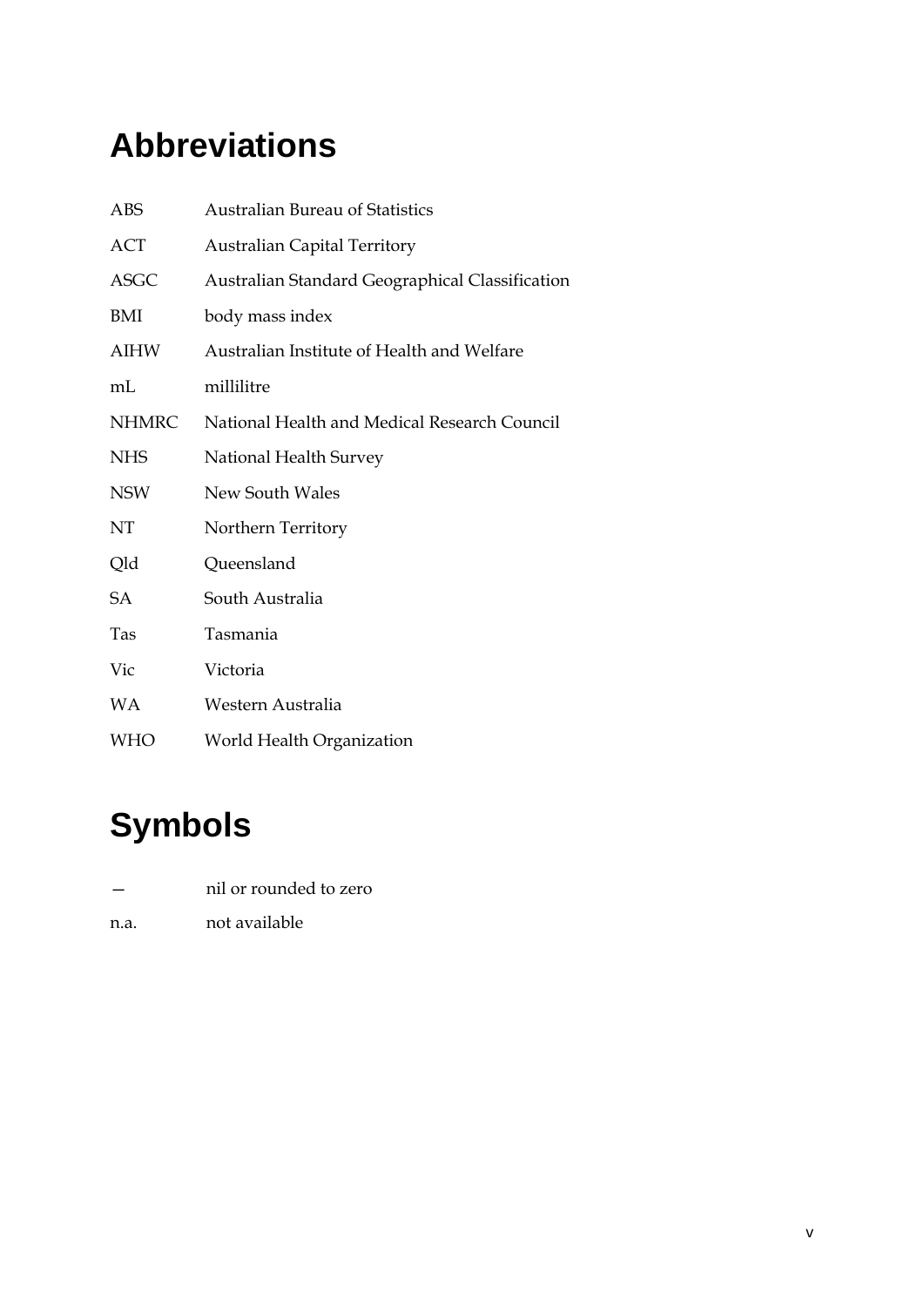# <span id="page-6-0"></span>**Summary**

Using data from the 2007–08 National Health Survey (NHS), the effect of social factors on four measures of health status (self-reported health status; cancer; heart, stroke and vascular diseases; and Type 2 diabetes) and three health risk factors (smoking, alcohol consumption and body weight) is examined. Two different statistical methods (univariate and multivariate analysis) were used to examine associations between social factors and the selected diseases and risk factors.

Where people are born, grow, live, work and age affects their health status (Marmot 2004). This paper is an initial exploration to investigate the association between selected social factors and health status. Despite the data limitations, it shows some statistical associations between selected socioeconomic characteristics (social factors) and health conditions and health risk factors.

The social factors investigated were post-school qualification, equivalised household income (income adjusted for the size of the household), occupation category, remoteness and language spoken at home. The effect of sex and age on health status was also investigated.

Using the NHS data, it was found that:

- *Household income*: A health status contrast was observed between the highest and lowest income households, with Australian adults from the lowest income households less likely to report having excellent or very good health than adults from high-income households.
- *Post-school qualifications*: People having a bachelor degree or higher qualification were less likely to report smoking and risky alcohol consumption than those without this level of education.
- *Occupation*: Managers/professionals were less likely to smoke but more likely to engage in risky alcohol consumption than people who were unemployed or not in the labour force.
- *Remoteness*: There was little significant effect of geographical location for any of the health status or health risk factor variables, except for unhealthy body weight and selfreported health status. People living in *Inner regional* areas were more likely to report excellent or very good health status than people living in *Major cities*. People living outside of *Major cities* were more likely to report unhealthy body weight than people living in *Major cities*.
- *Language spoken at home*: People who spoke mainly English at home had a higher prevalence of heart, stroke and vascular diseases and a lower prevalence of Type 2 diabetes than people who spoke another language at home. People who spoke mainly English at home were more likely than those who didn't to smoke, consume risky levels of alcohol and have an unhealthy body weight.

Based on this analysis, increasing age was the strongest predictor for the selected measures of health status and the health risk factors. There are observed social gradients for many health factors and health risk factors, although most are influenced by other factors, such as age. These findings will inform future work and more detailed analysis using additional data sources.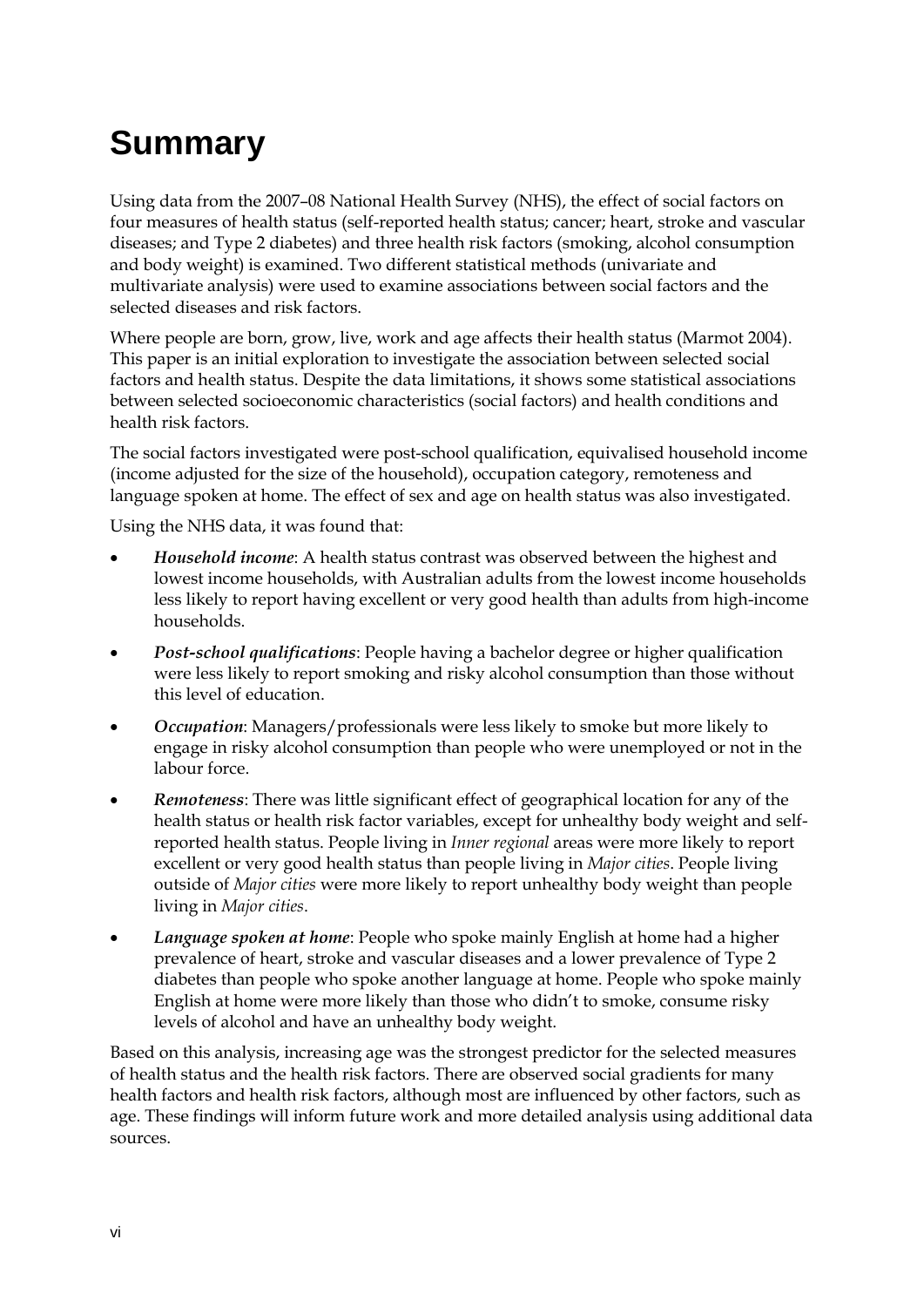# <span id="page-7-0"></span>**1 Introduction**

This working paper uses data from the 2007–08 National Health Survey (NHS) to investigate the association between selected socioeconomic factors (social factors) and health status. It examines the distribution of four measures of health (self-reported health status; cancer; heart, stroke and vascular diseases; and Type 2 diabetes) and three health risk factors (smoking, alcohol consumption and body weight) by different social factors. The scope of the analysis is limited given the exploratory purpose of this paper and the availability of the data. It is not a definitive report on social factors of health status. The findings will inform future work and more detailed analysis using additional data sources and appropriate methodologies.

The social factors of health are the circumstances in which people are born, grow up, live, work and age, and the systems put in place to deal with illness. These circumstances are, in turn, shaped by a wider set of forces: economics, social policies and politics. It has been argued that while medical care can prolong survival and improve prognosis for diseases, it is the social and economic conditions that make people ill and in need of medical care in the first place that are more important determinants of the health of the population. Improving the health of populations, in genuine and lasting ways, ultimately depends on understanding the causes of social and economic inequities and addressing them (Wilkinson & Marmot 2003)

Socioeconomic position is an important determinant for health outcomes (Marmot 2004). The social gradient in health within a country is primarily a gradient of relative income or social status, rather than a reflection of absolute material living standards (CSDH 2008) (Box 1). This means that people in relatively disadvantaged areas in a prosperous country can experience poorer health than their counterparts who live in affluent areas.

However, not all social factors influence health in a stepwise, linear fashion; some variables may exert a threshold effect. For example, people on very low incomes may have insufficient money to pay for dental care and so have poor dental health, but after a certain income level people can afford dental care. Additional increases in income may result in further improvements in dental health.

#### **Box 1: What do we mean by social gradient?**

A social gradient is when there is a stepwise change in health status from the lowest end of the socioeconomic spectrum to the highest. For example, a social gradient in infant mortality (based on income level) might look like this, where infant mortality decreases as income level increases.

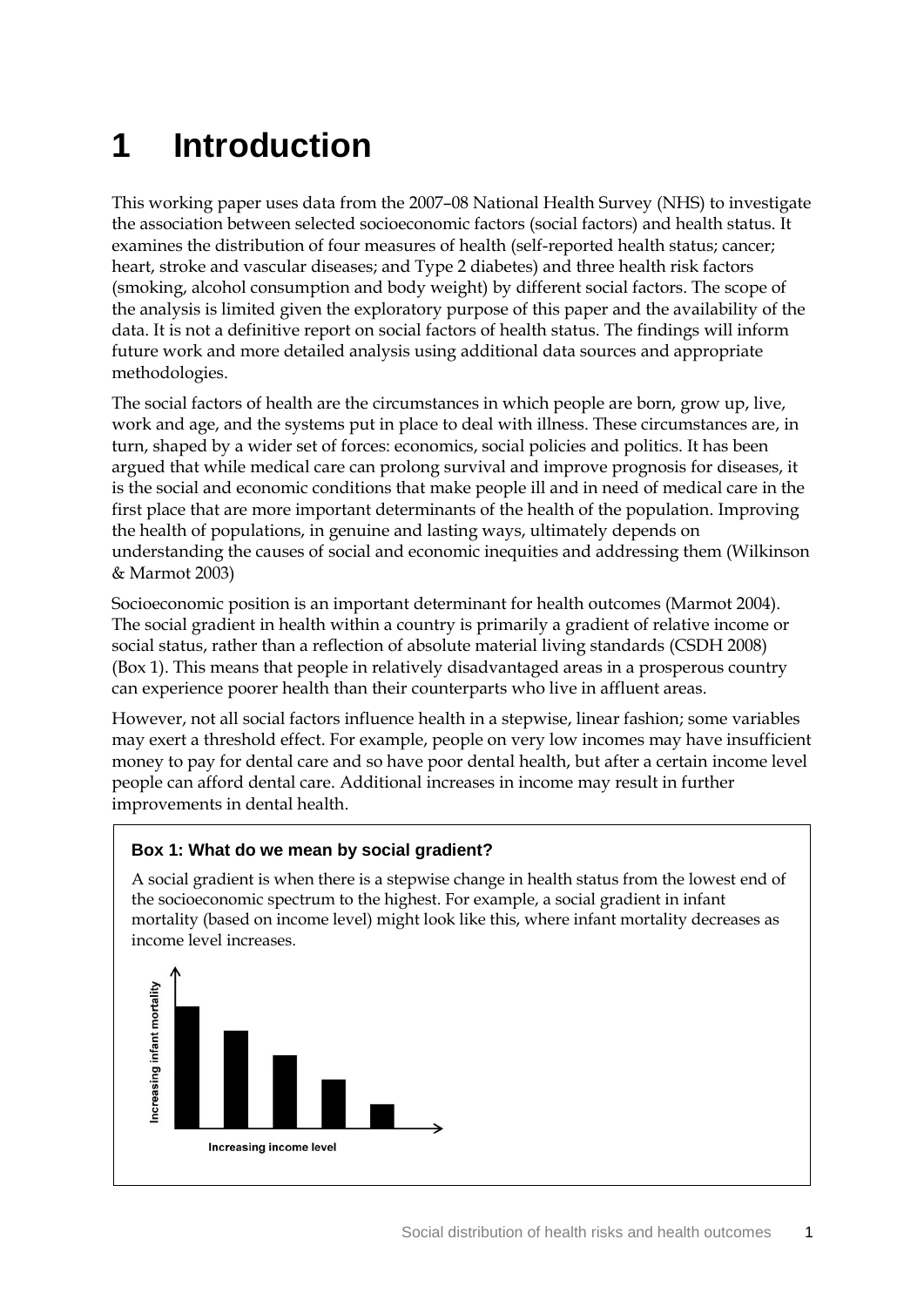The structure of social relationships also influences the health status of populations (Wilkinson 2005). Factors such as a sense of isolation, deprivation or loss of control, are also important determinants of health.

Social factors have a direct impact on health, and are the best predictors of individual and population health. Further, these determinants interact to produce health (Mikkonen & Raphael 2010). The opportunity for health starts long before the need for medical care—in homes, schools and jobs (Lowe 2010).

In Australia, numerous studies have reported evidence of socioeconomic inequalities in the prevalence of chronic diseases and their associated risk factors (Glover et al. 2004); in avoidable mortality by socioeconomic status (Korda et al. 2007); in all-cause mortality by occupation categories (Turrell et al. 2007); and in differential health outcomes in rural and metropolitan areas (Dixon & Welch 2000).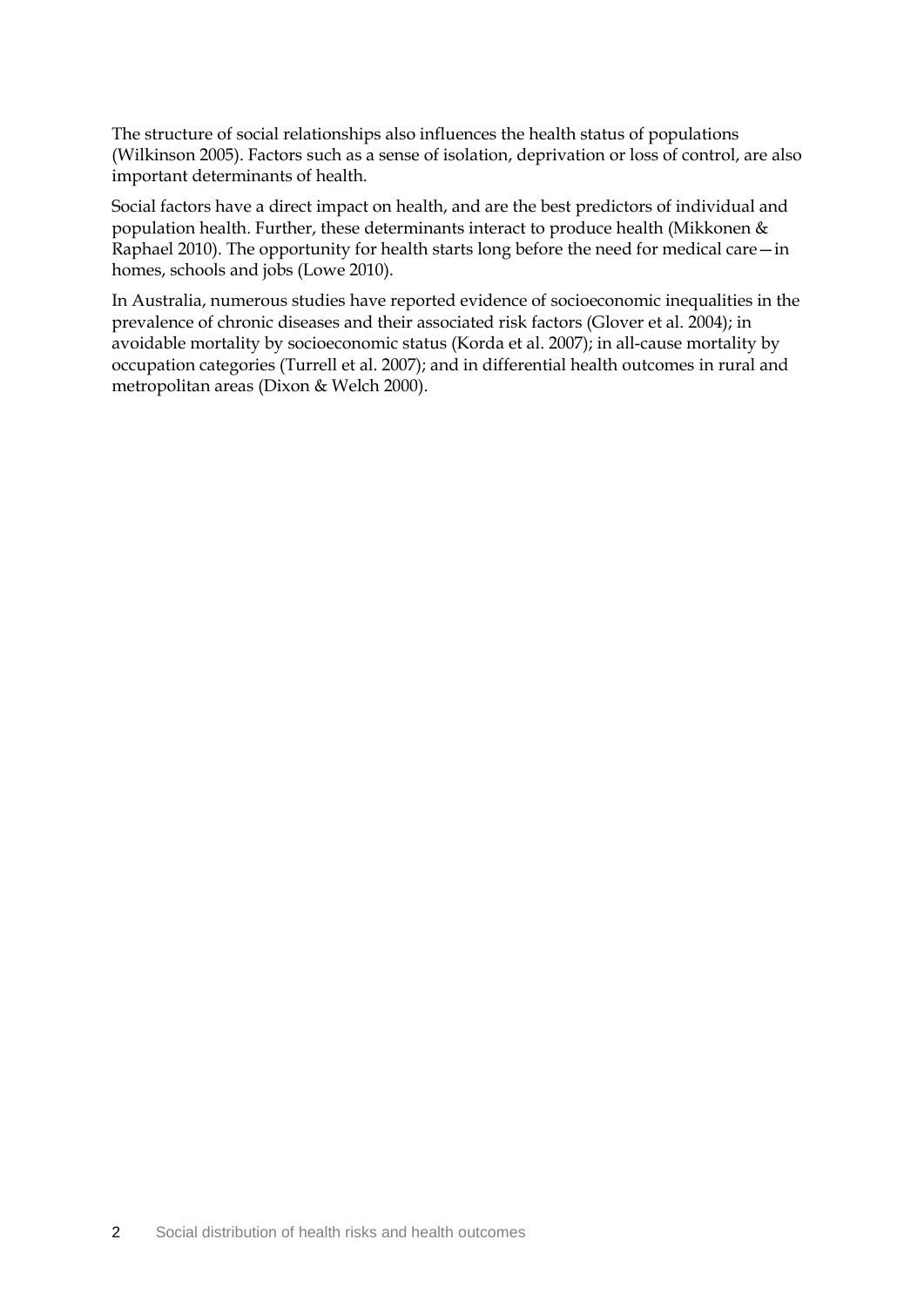# <span id="page-9-0"></span>**2 Data and measurement**

## <span id="page-9-1"></span>**2.1 Data source**

This paper uses data from the most recent National Health Survey (the 2007–08 NHS) conducted by the Australian Bureau of Statistics (ABS). About 20,800 people from all states and territories and across all age groups were included in the sample, with one adult (aged 18 or more) and one child (where applicable) sampled for each household. The survey collected information on the health status of the population, including health-related aspects of lifestyle and health risk factors, the use of health services, and other actions people had recently taken for their health (ABS 2009b).

The list of variables and the measurement categories are in Table 2.1. Of the potential 21 variables, 11 were selected for this working paper analysis.

## <span id="page-9-2"></span>**2.2 Data limitations**

The health conditions and risk factors analysed were self-reported by respondents to the 2007–08 NHS. Self-reported information on medical conditions could be biased or fraught with recall error and should be interpreted with caution. As a result, if a respondent reported a condition that was not current and not long term (had not lasted and was not expected to last 6 months or more), these conditions were excluded from the analysis.

The variables used in the models are not exhaustive, and in some cases are correlated. An example of this correlation is occupation and equivalised household income—a respondent in a managerial occupation is likely to report a high household income. If additional data items were available, or if a different data set was analysed, it is likely that the results could vary from the results reported here.

The paper's main purpose is to undertake a preliminary analysis assessing the distribution of certain health status variables and health risk factors by selected social factors.

Further testing is recommended to validate the estimates of this model.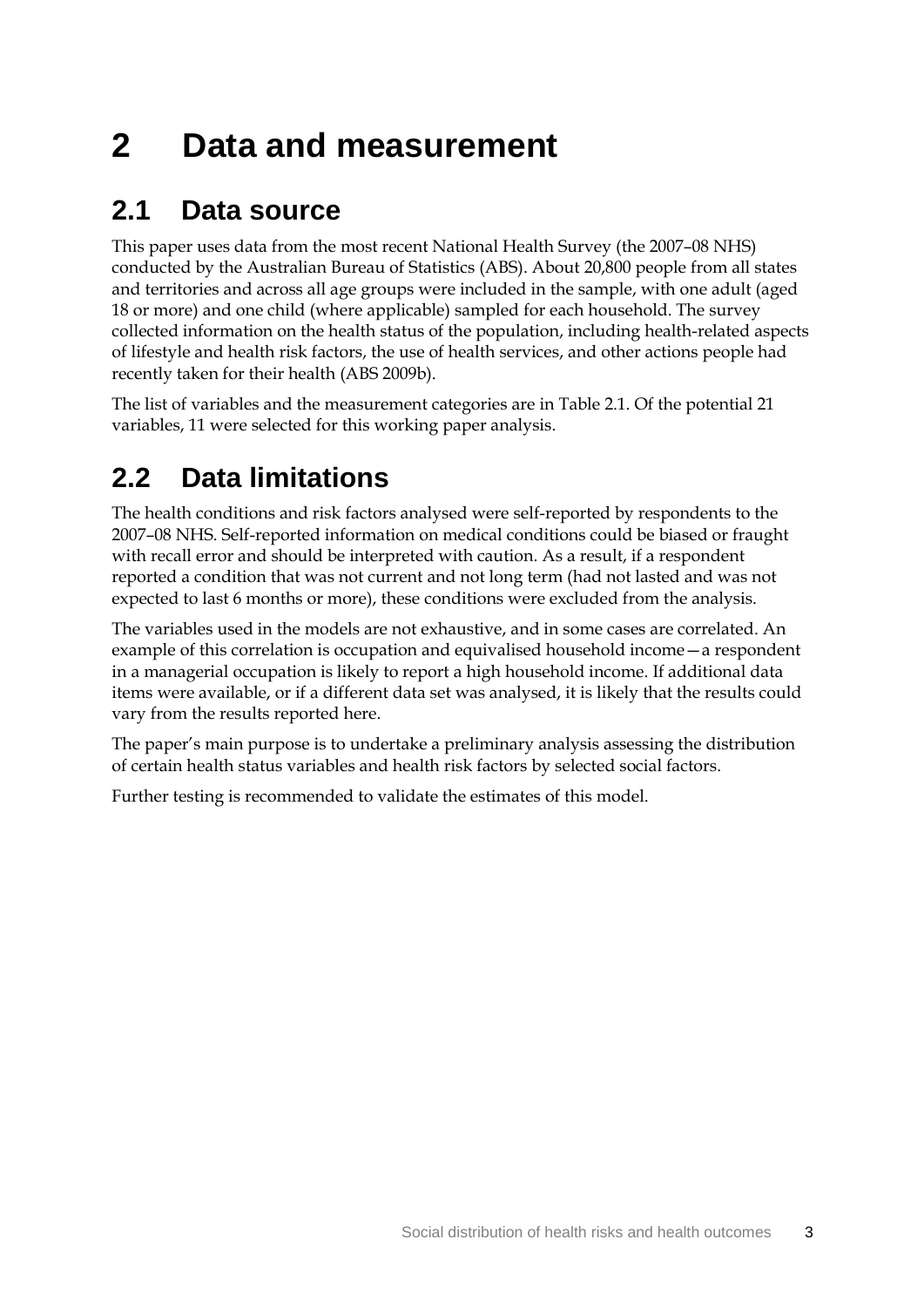| Survey variable                                   | <b>Measurement categories</b>                                                                                                                                                                                                                                    |
|---------------------------------------------------|------------------------------------------------------------------------------------------------------------------------------------------------------------------------------------------------------------------------------------------------------------------|
| Personal characteristics                          |                                                                                                                                                                                                                                                                  |
| Gender                                            | Male, female                                                                                                                                                                                                                                                     |
| Age groups                                        | $0-14^{(a)}$ , 15-24, 25-44, 45-54, 55-64, 65+                                                                                                                                                                                                                   |
| Post-school qualification                         | Bachelor degree or higher, diploma, certificate, no non-school<br>qualification                                                                                                                                                                                  |
| English skills <sup>(a)</sup>                     | English only, very well/well, not well/not at all                                                                                                                                                                                                                |
| Social marital status <sup>(a)</sup>              | Married (including defacto), unmarried                                                                                                                                                                                                                           |
| Health risk factors                               |                                                                                                                                                                                                                                                                  |
| Type of milk consumed <sup>(a)</sup>              | Whole milk, reduced fat, does not drink milk                                                                                                                                                                                                                     |
| Number of vegetable serves (daily) <sup>(a)</sup> | 2=<, 3-4, 5+, does not eat vegetables at all                                                                                                                                                                                                                     |
| Number of fruit serves (daily) <sup>(a)</sup>     | $2 = <$ , 3-4, 5+, does not eat fruit at all                                                                                                                                                                                                                     |
| Smoking status                                    | Current smoker, ex-smoker, never smoked                                                                                                                                                                                                                          |
| Alcohol consumption                               | High risk, risky, low risk, never drank (including consumed<br>more than a week ago)                                                                                                                                                                             |
| Exercise level <sup>(a)</sup>                     | High, moderate, low, sedentary (includes no exercise at all)                                                                                                                                                                                                     |
| Measured body mass index                          | Underweight (<18.5), healthy/normal weight (18.5-24),<br>overweight (25- $\leq$ 30), obese ( $\geq$ 30)                                                                                                                                                          |
| Employment and occupational characteristics       |                                                                                                                                                                                                                                                                  |
| Employment status <sup>(a)</sup>                  | Employed, unemployed, not in the labour force                                                                                                                                                                                                                    |
| Occupation                                        | Managers/professionals, technicians/tradespersons,<br>clerical/administration, personal services/sales, machine<br>operators/drivers/labourers, no occupation (not in the labour<br>force, unemployed)                                                           |
| Physiological and medical conditions              |                                                                                                                                                                                                                                                                  |
| Grouped 10 Kessler's score <sup>(a)</sup>         | Low, moderate, high/very high distress level                                                                                                                                                                                                                     |
| Long-term medical conditions                      | Ever told has condition, still current and long-term; Ever told<br>has condition, still current but not long-term; Ever told has<br>condition, not current; Not known if ever told, but condition<br>current and long-term; Never told, not current or long-term |
| Household and area level characteristics          |                                                                                                                                                                                                                                                                  |
| Equivalised household income                      | Quintiles                                                                                                                                                                                                                                                        |
| Main language spoken at home                      | English, other                                                                                                                                                                                                                                                   |
| ASGC remoteness categories                        | Major cities, Inner regional, Other areas                                                                                                                                                                                                                        |
| State or territory of residence <sup>(a)</sup>    | NSW, Vic, Qld, WA, SA, Tas, ACT, NT                                                                                                                                                                                                                              |
| Private health insurance                          |                                                                                                                                                                                                                                                                  |
| Insurance status <sup>(a)</sup>                   | Insured, uninsured                                                                                                                                                                                                                                               |

<span id="page-10-0"></span>**Table 2.1: Potential variables and measurements, reported in the 2007–08 NHS**

(a) Variables not used in the present analysis.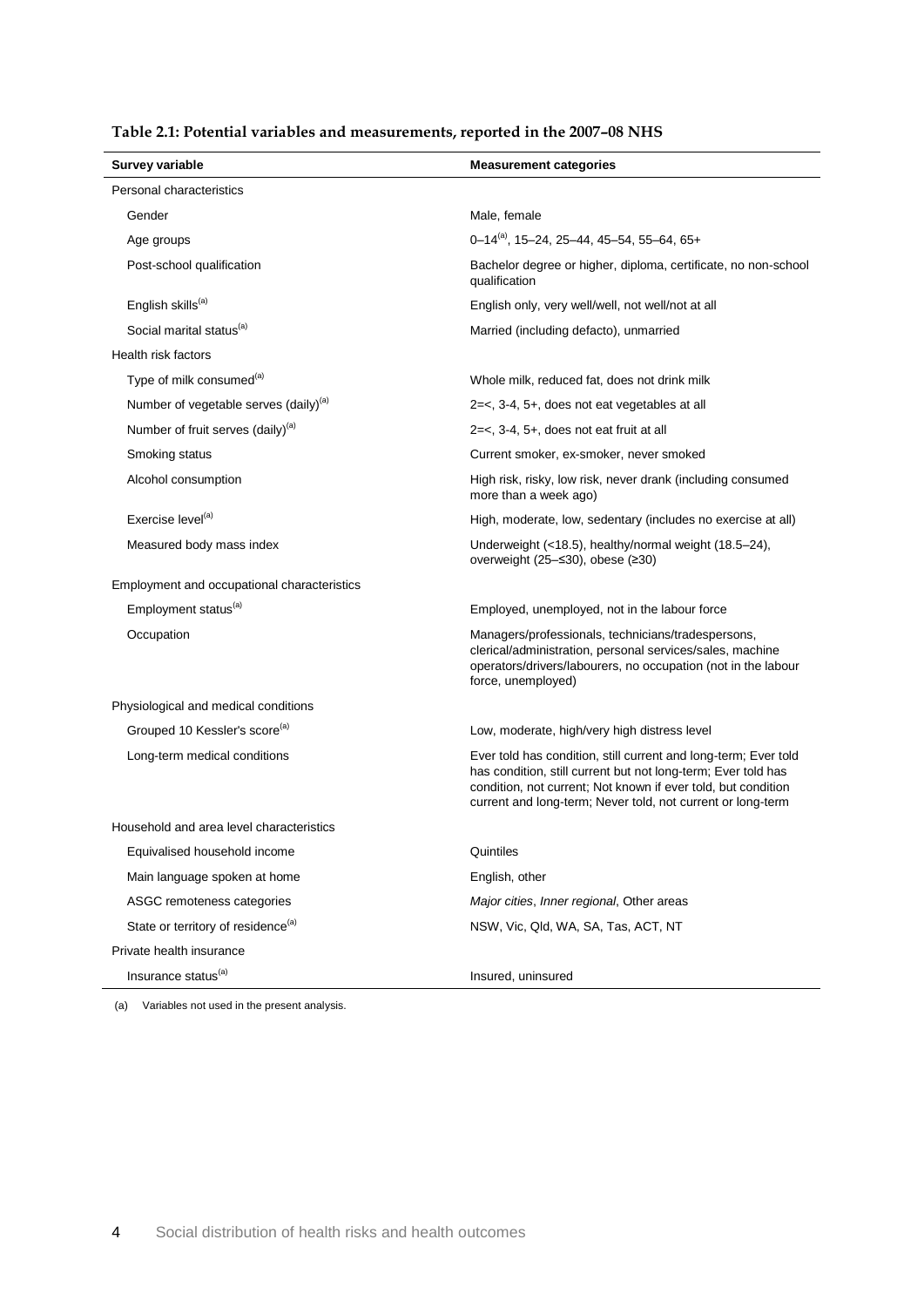## <span id="page-11-0"></span>**2.3 Variables, definitions and measurements**

The 2007–08 NHS collected personal, family, health and area level characteristics (Table 2.1). The variables selected for inclusion in this preliminary analysis are described below.

### **2.3.1 Individual level variables**

The following variables were selected: sex, age, post-school qualifications, employment status, and occupation of current job. Post-school qualifications were further categorised into four levels:

- bachelor degree or higher
- diploma (all types)
- certificates
- no post-school qualification.

Occupation was further categorised into six groups:

- managers and professionals
- technicians and tradespersons
- clerical and administration
- personal services and sales
- machine operators, drivers and labourers
- no occupation (unemployed or not in the labour force).

#### **2.3.2 Household characteristics**

The survey collected information on household income and the main language spoken in the house. The income was presented in quintiles of equivalised income, which standardises the income by adjusting for household size and age structure. The first quintile contains households earning an income in the lowest 20% of all households; the fifth contains households earning an income in the top 20%.

#### **2.3.3 Area level characteristics**

The geographic regions in this report are based on the ABS Australian Standard Geographic Classification Remoteness Structure, which is based on the Accessibility/Remoteness Index of Australia. Each respondent was classified to this structure, which in full includes the categories of:

- *Major cities* of Australia
- *Inner regional* Australia
- *Outer regional* Australia
- *Remote* Australia
- *Very remote* Australia.

The 2007–08 NHS only had three categories available for analysis: *Major cities*, *Inner regional* and Other areas (which include the combination of *Outer regional* and *Remote* Australia). People living in *Very remote* Australia were not in scope for this survey.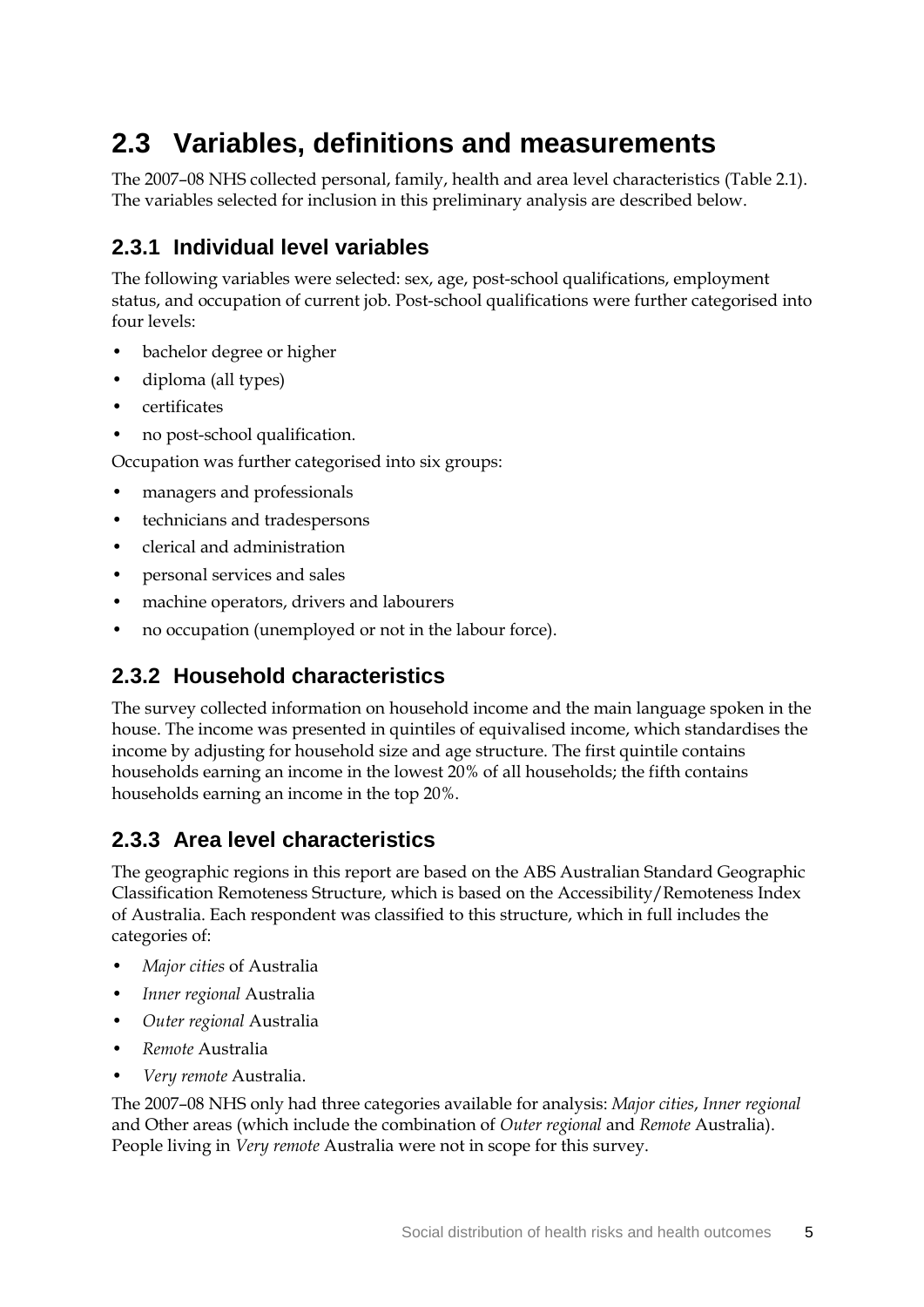### **2.3.4 Health status variables**

Four health variables have been analysed in the report: self-assessed health status and three long-term medical conditions.

In the survey, respondents were asked to state their health status either as 'Excellent', 'Very good', 'Good', 'Fair', or 'Poor'. In this paper, 'Excellent' and 'Very good' are grouped together as a measure of better overall health status.

The three long-term medical conditions in this analysis are:

- cancer, all types
- heart, stroke and vascular diseases, including angina, other ischaemic heart diseases, cerebrovascular diseases, oedema and heart failure, and diseases of arteries, arterioles and capillaries
- Type 2 diabetes mellitus.

The survey defines a long-term medical condition as 'a medical condition (illness, injury or disability) which has lasted at least six months, or which the respondent expects to last for six months or more' (ABS 2009a).

#### **2.3.5 Health risk factors**

The survey collected self-reported information on tobacco smoking status and alcohol consumption, and measured body mass index (BMI).

Smoking status has been grouped into three categories:

- never smoked
- ex-smoker
- current smoker.

For the multivariate analysis in Section 3.4, current smoker and ex-smoker were grouped to form the 'ever smoked' category.

The level of long-term risk of harm from alcohol consumption is based on the 3-day average daily consumption of alcohol by people aged 15 and over. These results are grouped into four categories, three of which are relative risk-levels as defined by the National Health and Medical Research Council (NHMRC) in 2001 (Table 2.2):

- never drank, including people who never consumed alcohol or did not drink alcohol in the week before interview
- low-risk consumption
- risky consumption
- high-risk consumption.

#### <span id="page-12-0"></span>**Table 2.2: Alcohol risk level, by sex 2001**

|                    | Consumption per day (mL) |                     |  |
|--------------------|--------------------------|---------------------|--|
| Alcohol risk level | <b>Males</b>             | <b>Females</b>      |  |
| Low risk           | ≤50                      | $\leq$ 25           |  |
| Risky              | $>50$ and $\leq 75$      | $>25$ and $\leq 50$ |  |
| High risk          | >75                      | >50                 |  |

*Note*: One standard drink contains 12.5 mLs of alcohol.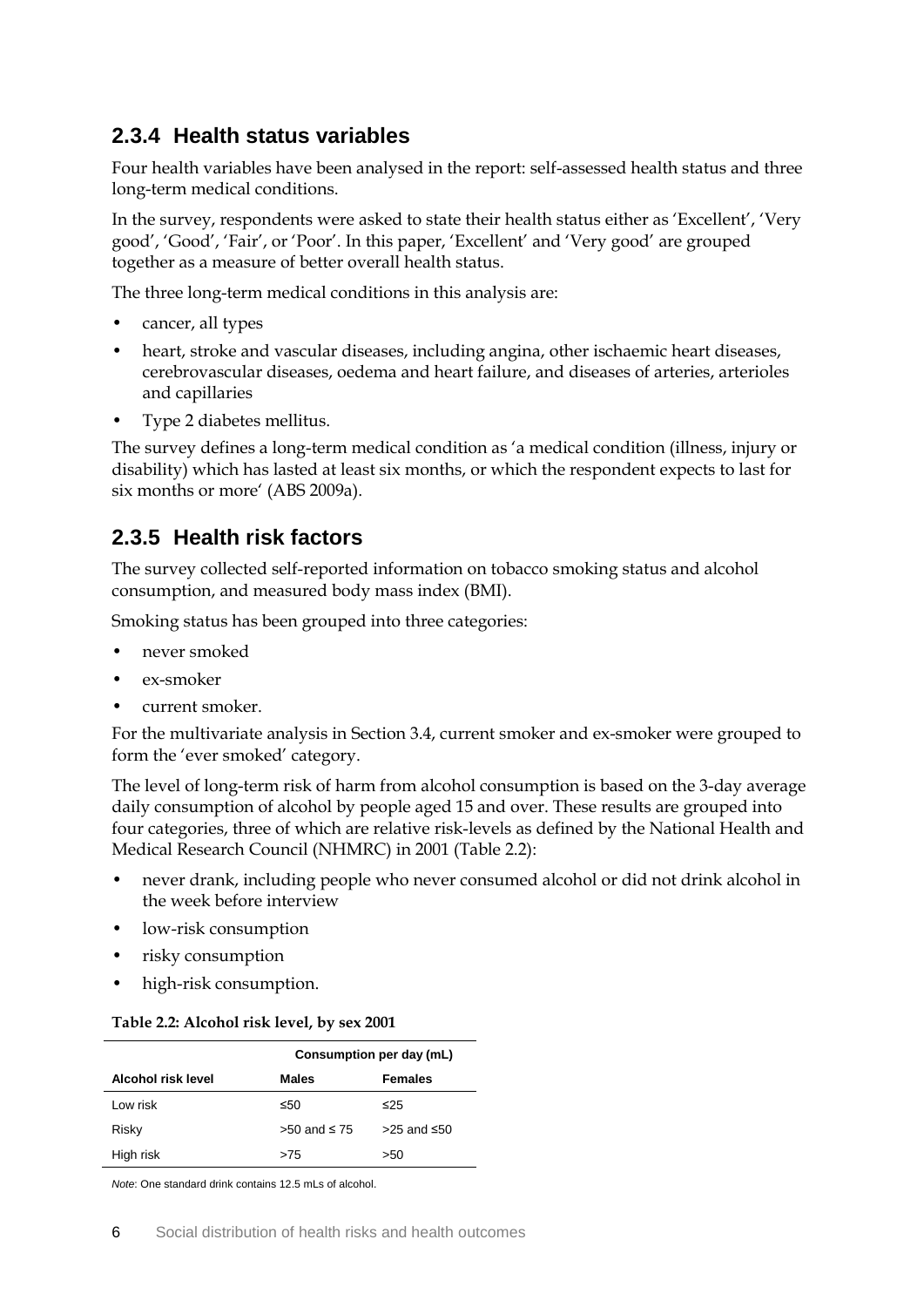New alcohol consumption guidelines were released in February 2009. However, these have not been analysed in this paper as the 2007–08 NHS unit record data on alcohol consumption are coded to the 2001 guidelines. The AIHW does not have access to the raw consumption data to recode to the 2009 risk categories.

For the multivariate analysis in Section 3.4, risky and high-risk consumption were grouped to form the 'risky alcohol consumption' category.

BMI is based on measured height and weight data, and calculated by dividing the respondent's weight in kilograms by the square of their height in metres (kg/m2). There are four categories:

- underweight, BMI <18.5
- normal, BMI ≥18.5 and <25
- overweight, BMI ≥25 and <30
- obese, BMI ≥30.

For the multivariate analysis in Section 3.4, underweight, overweight and obese were grouped to form the 'unhealthy body weight' category.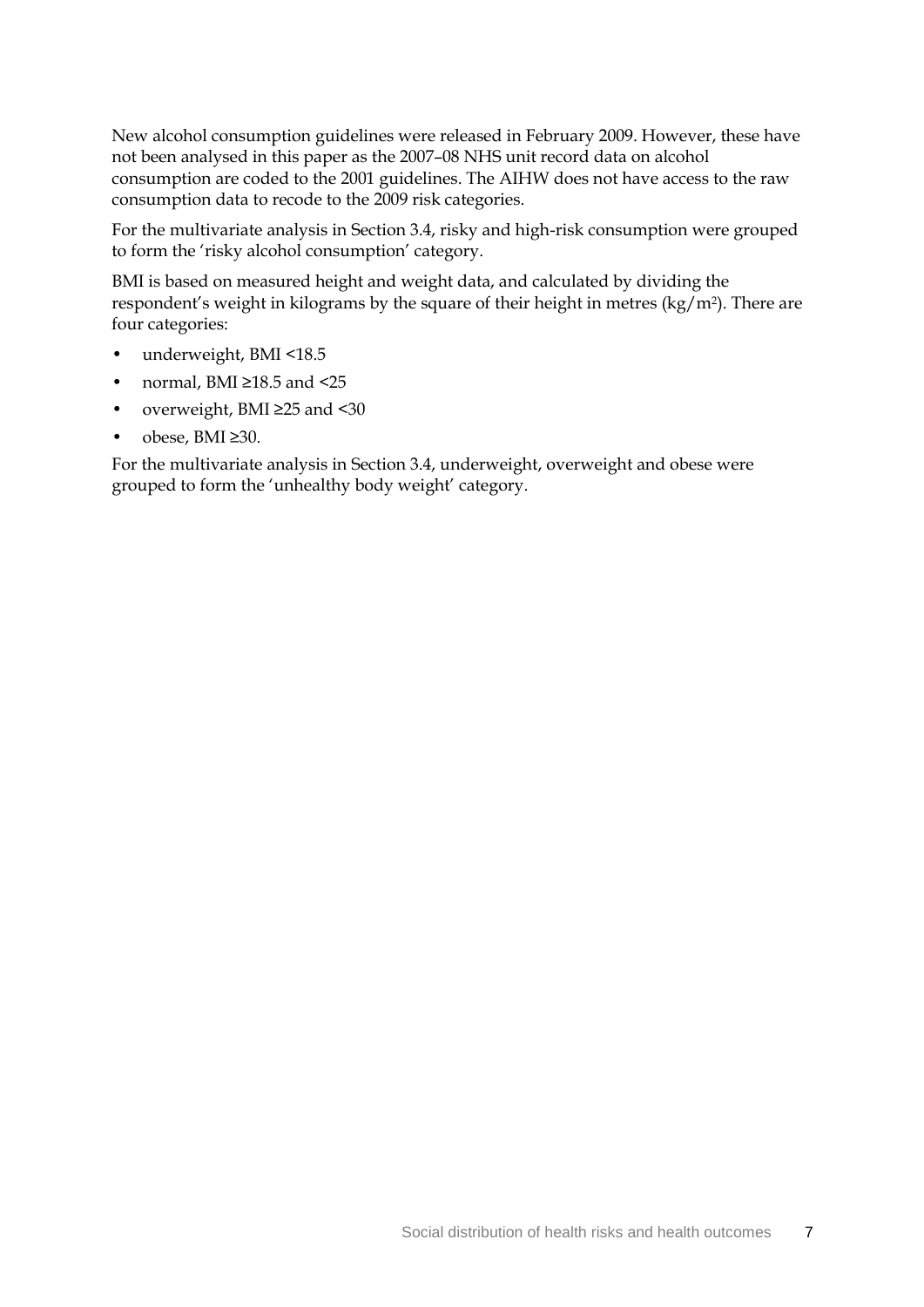# <span id="page-14-0"></span>**3 Results**

This working paper presents univariate and multivariate statistics on correlates of health. Univariate means that the health status variable is assessed by one factor only. For example, univariate statistics allows us to make assess whether 'women have better health than men'. Here, the health status deals with one predictor variable, sex only. Multivariate statistics enable assessment of whether the health status variable is influenced by more than one factor. For example, multivariate statistics allow us to assess whether there is an effect of age on back pain, once the influence of other predictor variables is considered. It is possible for the univariate statistics to show, for example, differences in prevalence of back pain by age, but multivariate statistics may show no association between age and back pain once the effect of other variables in the model are controlled for.

The predictor variables in these analyses include personal characteristics (sex and age), health risk factors (smoking, drinking and obesity) and social factors of health (education, occupation, income, place of residency, and language spoken in the home). Four measures of health are used: self-reported health status and three long-term conditions (cancer; heart, stroke and vascular diseases; and Type 2 diabetes).

## <span id="page-14-1"></span>**3.1 Descriptive statistics: health status**

Descriptive statistics (such as mean or proportion) are univariate statistics and therefore only consider the association of one variable at a time. Relying solely on univariate statistics to explain the effect of social and demographic factors on health status can be misleading if there are multiple factors that affect health status. This is explained further in the multivariate analyses in sections 3.2 and 3.4.

This section looks at the univariate analysis of the four health status variables by sex, age, and the five social factors.

### **3.1.1 Self-reported health status**

The proportion of Australians aged 15 or over reporting their health status as excellent or very good was 56% in 2007–08 (Table 3.1). The prevalence of excellent or very good health status decreased with increasing age—from 67% among those aged 15–24 to 36% among those aged 65 or over (Figure 3.1). Females reported a higher rate of excellent or very good health (57%) than males (55%).

The following social factors were associated with a gradient of increasing rates of excellent or very good self-reported health status:

- post-school qualification— the lowest rate was among people with no post-school qualification (31%) and the highest among people with a bachelor degree or higher (68%).
- equivalised household income— the lowest rate was among people in households with the lowest incomes (36%) and the highest among people in households with the highest incomes (67%) (Figure 3.2).

Remoteness was associated with a reverse gradient. The rate of excellent or very good selfreported health status decreased as remoteness increased, from 57% among people living in *Major cities* to 52% among people living in Other areas (Table 3.1).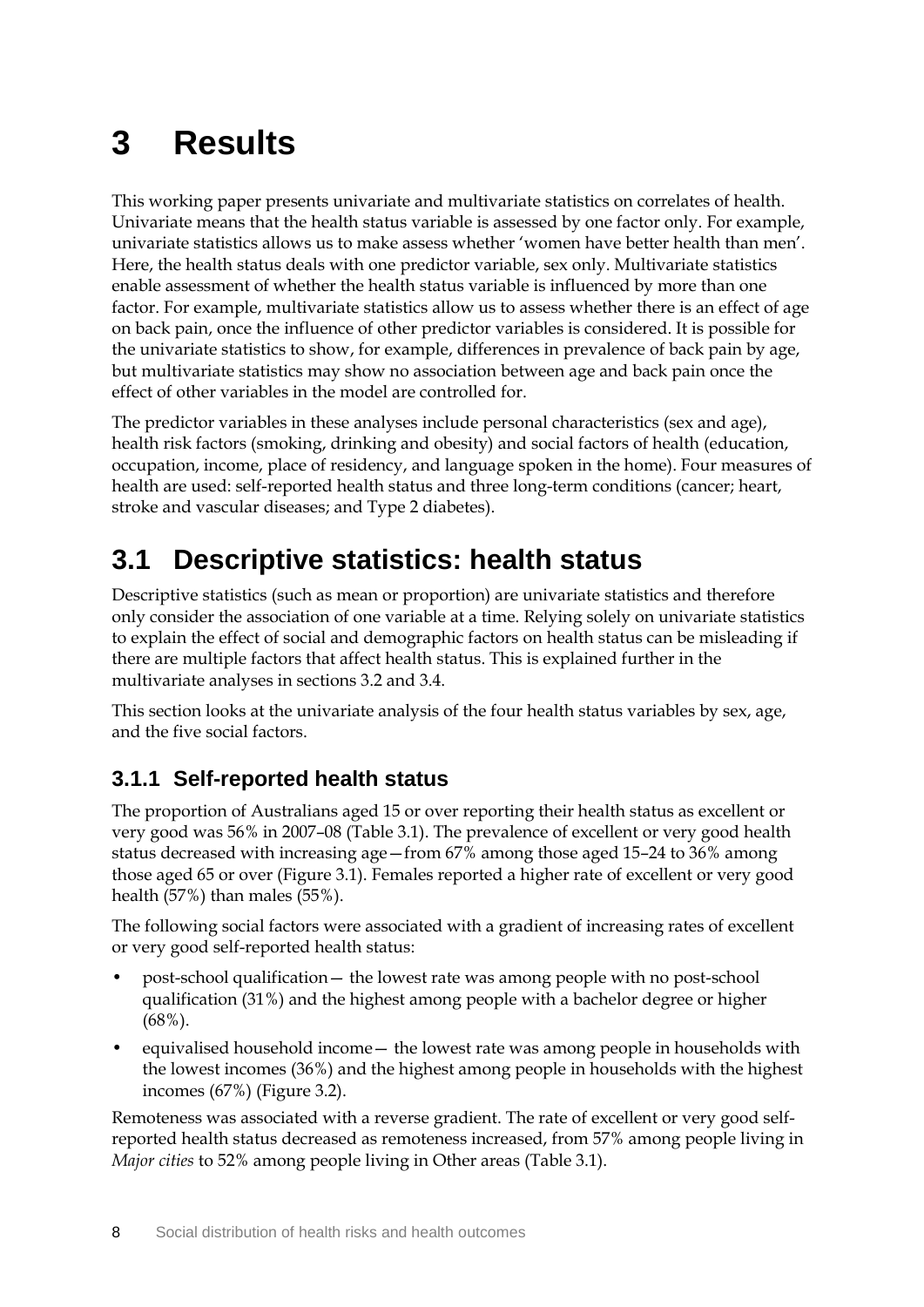Two other social factors were associated with higher rates of excellent or very good selfreported health status, although a clear gradient was not apparent. Higher rates were reported among:

- people in manager/professional (67%) or clerical/administration occupations (67%) compared with people who did not have an occupation (42%)
- people in households where English was mainly spoken at home (56%) compared with people in households where a language other than English was spoken (51%) (Table 3.1).

### **3.1.2 Cancer**

The proportion of Australians aged 15 and over reporting any long-term cancer was 2% in 2007–08 (Table 3.1). The prevalence of cancer increased with increasing age—from less than 1% among people aged 15–24 to 6% among people aged 65 or over (Figure 3.3). Males and females were similarly likely to report cancer (2%).

Equivalised household income was associated with a gradient of decreasing rates of cancer—from 4% among people in households with the lowest incomes to 2% among people in households with the highest incomes (Figure 3.4).

Four other social factors were associated with lower cancer prevalence, although a clear gradient was not apparent. Four other social factors were associated with lower cancer prevalence, although a clear gradient was not apparent. Lower cancer prevalence was reported in:

- people with a diploma (2%) or a bachelor degree or higher (2%) compared with people with a certificate (3%)
- people in technical or trades occupations (1%) compared with people who were unemployed or not in the labour force (3%) (Table 3.1)
- people living in *Major cities* (2%) compared with people living in *Inner regional* areas (3%)
- people in households where a language other than English was spoken at home  $(1\%)$ , compared with people in households where English was mainly spoken (2%).

### **3.1.3 Heart, stroke and vascular diseases**

The proportion of Australians aged 15 and over reporting heart, stroke and vascular diseases was 6% in 2007–08 (Table 3.1). The prevalence of heart, stroke and vascular diseases increased with increasing age—from less than 1% among people aged 15–24 to 24% among people aged 65 or over (Figure 3.3). Males were slightly more likely to report heart, stroke and vascular diseases (7%) than females (6%).

All social factors were associated with lower rates of heart, stroke and vascular diseases, although a clear gradient was not apparent for any. Lower rates were reported in:

- people with a diploma (4%) or bachelor degree or higher (4%) compared with people with no post-school qualification (8%)
- people living in households with the second-highest incomes (3%) and highest incomes (3%) compared with people living in households with the lowest incomes (17%) (Figure 3.4)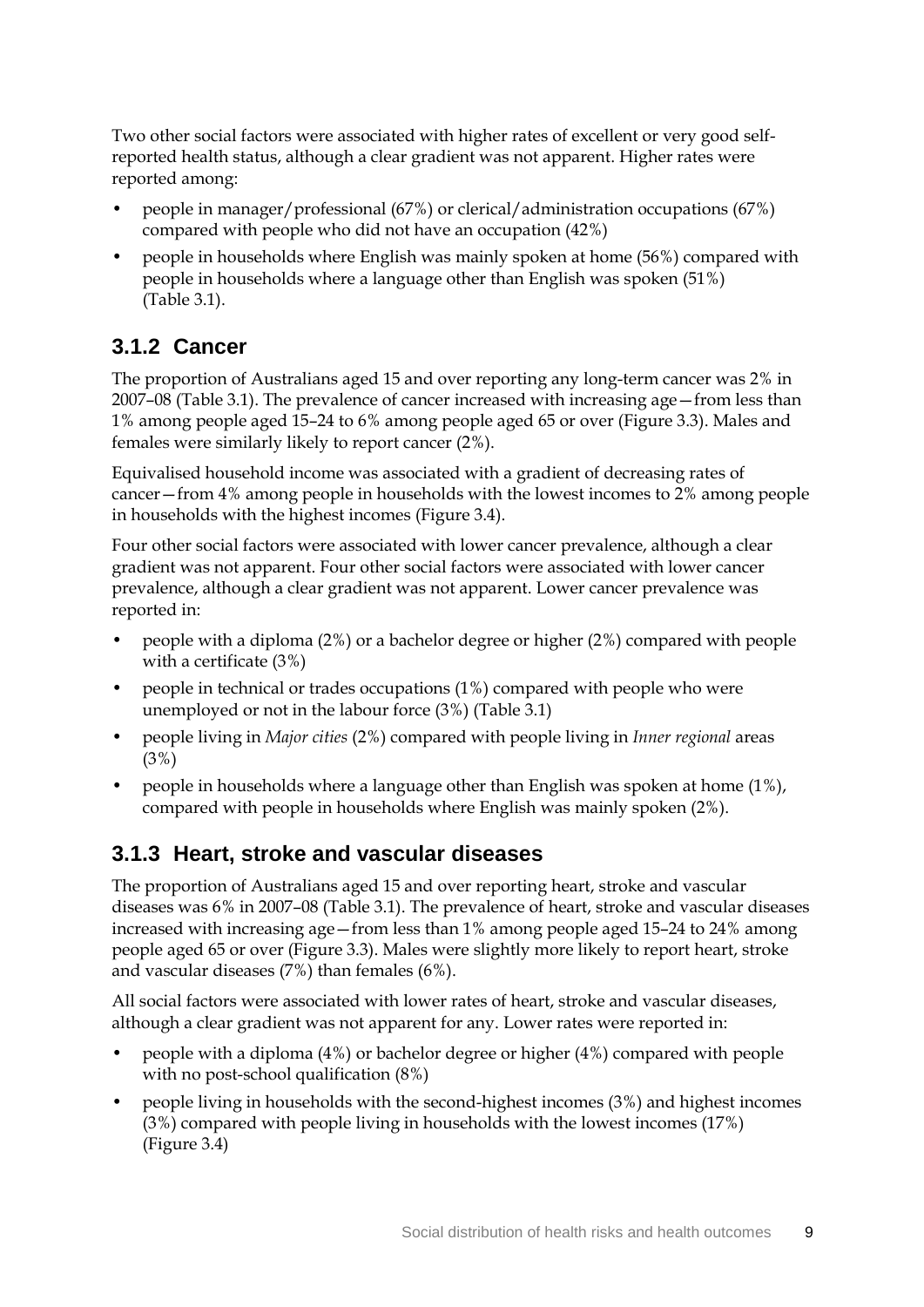- people working in technical/trades  $(2%)$  or personal services/sales  $(2%)$  occupations compared with people who were unemployed or not in the labour force (14%)
- people living in *Major cities* (6%) compared with people living in *Inner regional* areas (8%)
- people in households where a language other than English was spoken at home (5%) compared with people in households where English was mainly spoken (7%).

### **3.1.4 Type 2 diabetes**

The proportion of Australians aged 15 and over reporting Type 2 diabetes was 4% in 2007–08 (Table 3.1). This proportion increased with age—from less than 1% among people aged 25–34 to 13% among people aged 65 or over (Figure 3.3). Males were slightly more likely to report Type 2 diabetes (5%) than females (4%).

Remoteness was associated with a gradient of increasing rates of Type 2 diabetes—from 4% among people living in *Major cities* to 5% among people living in Other areas.

Two social factors were associated with a gradient of decreasing rates of Type 2 diabetes:

- post-school qualifications—the highest rates were among people with no post-school qualifications (5%) and the lowest among people with a bachelor degree or higher (3%)
- equivalised household income—the highest rates were among people living in households with the lowest incomes (10%) and the lowest among people living in households with the highest income (2%) (Figure 3.4).

Two social factors were associated with Type 2 diabetes, although no clear gradient was apparent:

- occupation, the lowest rates were among people in technical/trades (2%), personal services/sales (2%) and clerical/administrative (2%) occupations, and the highest among people who were unemployed or not in the labour force (9%).
- language spoken at home—the lowest rates were among people in households where English was mainly spoken (4%) and the highest among people in households where a language other than English was mainly spoken at home (7%).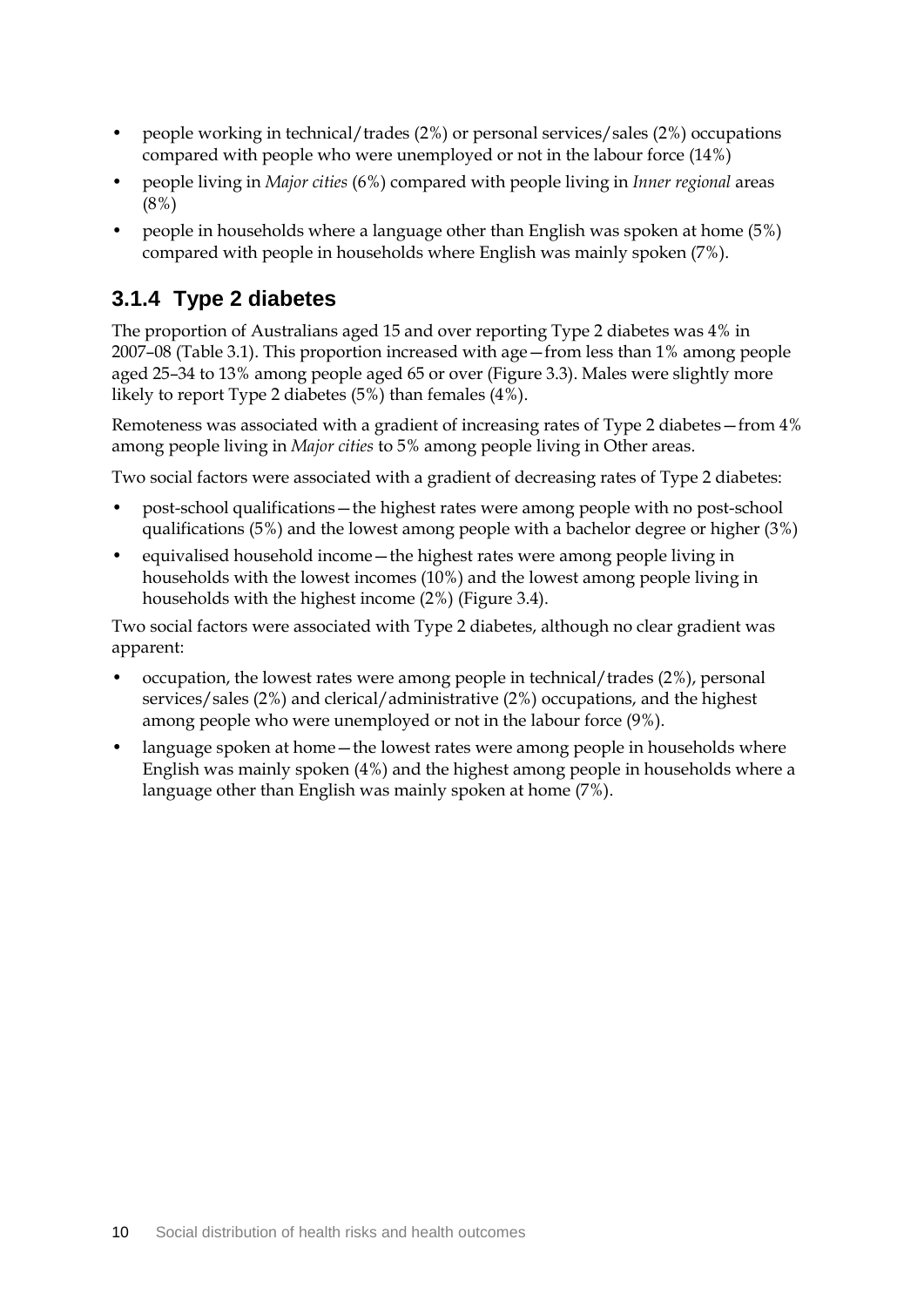|                                         | 'Excellent' or<br>'Very good'<br>self-reported | <b>Cancer</b>    | Heart, stroke<br>and vascular | Type 2   |
|-----------------------------------------|------------------------------------------------|------------------|-------------------------------|----------|
| <b>Variables</b>                        | health status                                  | (all types)      | diseases                      | diabetes |
|                                         |                                                | Per cent         |                               |          |
| Sex                                     |                                                |                  |                               |          |
| Male                                    | 54.8                                           | 2.4              | 7.1                           | 5.1      |
| Female                                  | 56.8                                           | 2.0              | 5.8                           | 3.6      |
| Age                                     |                                                |                  |                               |          |
| $15 - 24$                               | 67.1                                           | 0.3              | 0.5                           |          |
| $25 - 34$                               | 64.0                                           | 0.4              | 0.7                           | 0.3      |
| $35 - 44$                               | 60.6                                           | 1.3              | 1.6                           | 1.5      |
| $45 - 54$                               | 55.3                                           | 2.0              | 4.4                           | 4.0      |
| $55 - 64$                               | 49.0                                           | 4.2              | 10.4                          | 9.3      |
| $65+$                                   | 35.6                                           | 5.7              | 23.6                          | 12.8     |
| Post-school qualification               |                                                |                  |                               |          |
| Bachelor degree or higher               | 67.7                                           | 1.9              | 4.0                           | 2.6      |
| Diploma                                 | 63.0                                           | 1.6              | 3.9                           | 2.7      |
| Certificate                             | 52.8                                           | 2.6              | 6.1                           | 4.1      |
| No post-school qualification            | 51.4                                           | $2.2\phantom{0}$ | 8.0                           | 5.4      |
| Equivalised household income (quintile) |                                                |                  |                               |          |
| 5th (highest)                           | 67.0                                           | 1.6              | 3.1                           | 2.3      |
| 4th                                     | 62.3                                           | 1.6              | 2.9                           | 2.6      |
| 3rd                                     | 56.9                                           | 2.1              | 4.9                           | 3.5      |
| 2 <sub>nd</sub>                         | 50.5                                           | 3.2              | 8.3                           | 5.6      |
| 1st (lowest)                            | 35.8                                           | 3.5              | 16.6                          | 9.6      |
| Occupation                              |                                                |                  |                               |          |
| Manager/Professionals                   | 67.0                                           | 1.8              | 2.6                           | 2.4      |
| Technicians/Trades                      | 60.3                                           | 0.9              | 1.6                           | 1.5      |
| Clerical/Admin                          | 66.7                                           | 2.2              | 3.8                           | 1.9      |
| Personal services/Sales                 | 64.1                                           | 1.2              | 1.9                           | 1.8      |
| Machine operators/Drivers/Labourers     | 52.3                                           | 1.3              | 3.3                           | 2.8      |
| Not in the labour force/unemployed      | 42.3                                           | 3.4              | 13.7                          | 8.5      |
| Remoteness categories                   |                                                |                  |                               |          |
| Major cities                            | 57.0                                           | 2.0              | 5.7                           | 4.0      |
| Inner regional areas                    | 54.0                                           | 2.9              | 8.2                           | 5.0      |
| Other areas                             | 51.6                                           | 2.2              | 7.4                           | 5.3      |
| Main language spoken at home            |                                                |                  |                               |          |
| English                                 | 56.4                                           | 2.3              | 6.6                           | 4.1      |
| Other                                   | 51.1                                           | 1.3              | 5.2                           | 6.8      |
| All                                     | 55.8                                           | 2.2              | 6.4                           | 4.3      |

#### <span id="page-17-0"></span>**Table 3.1: Social correlates of health, 2007–08**

— nil

*Source:* AIHW analysis of 2007–08 NHS.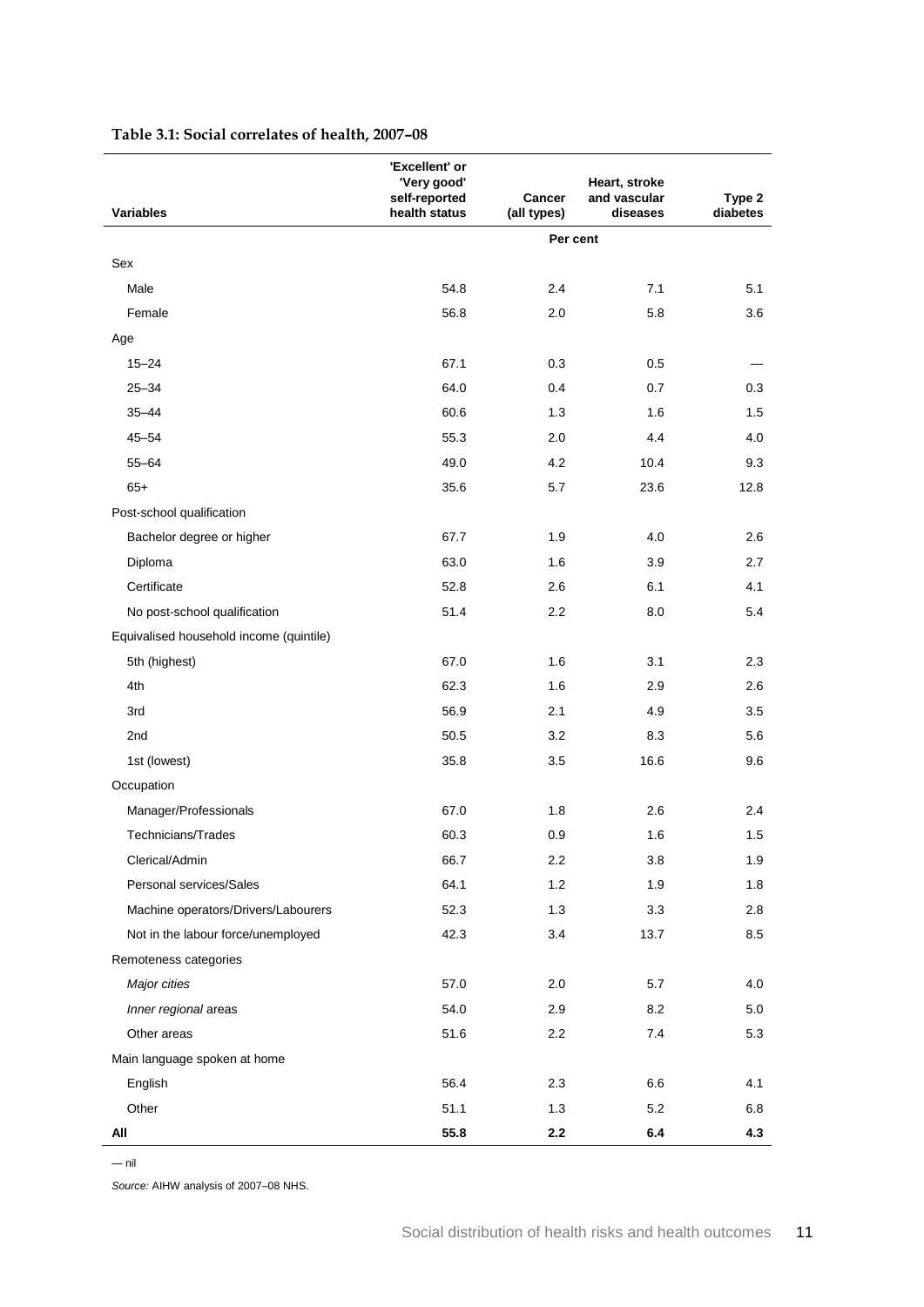

<span id="page-18-1"></span><span id="page-18-0"></span>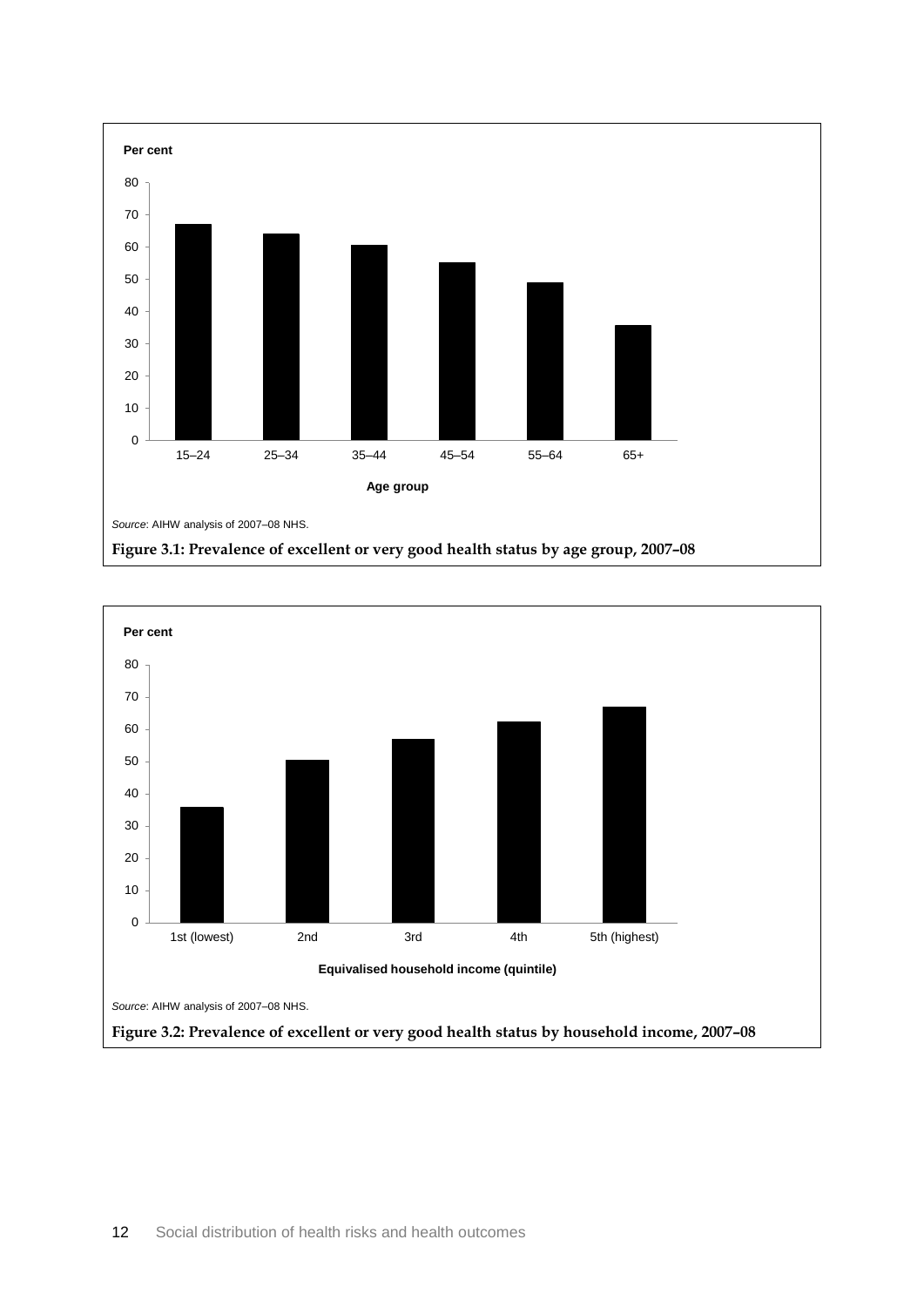

<span id="page-19-1"></span><span id="page-19-0"></span>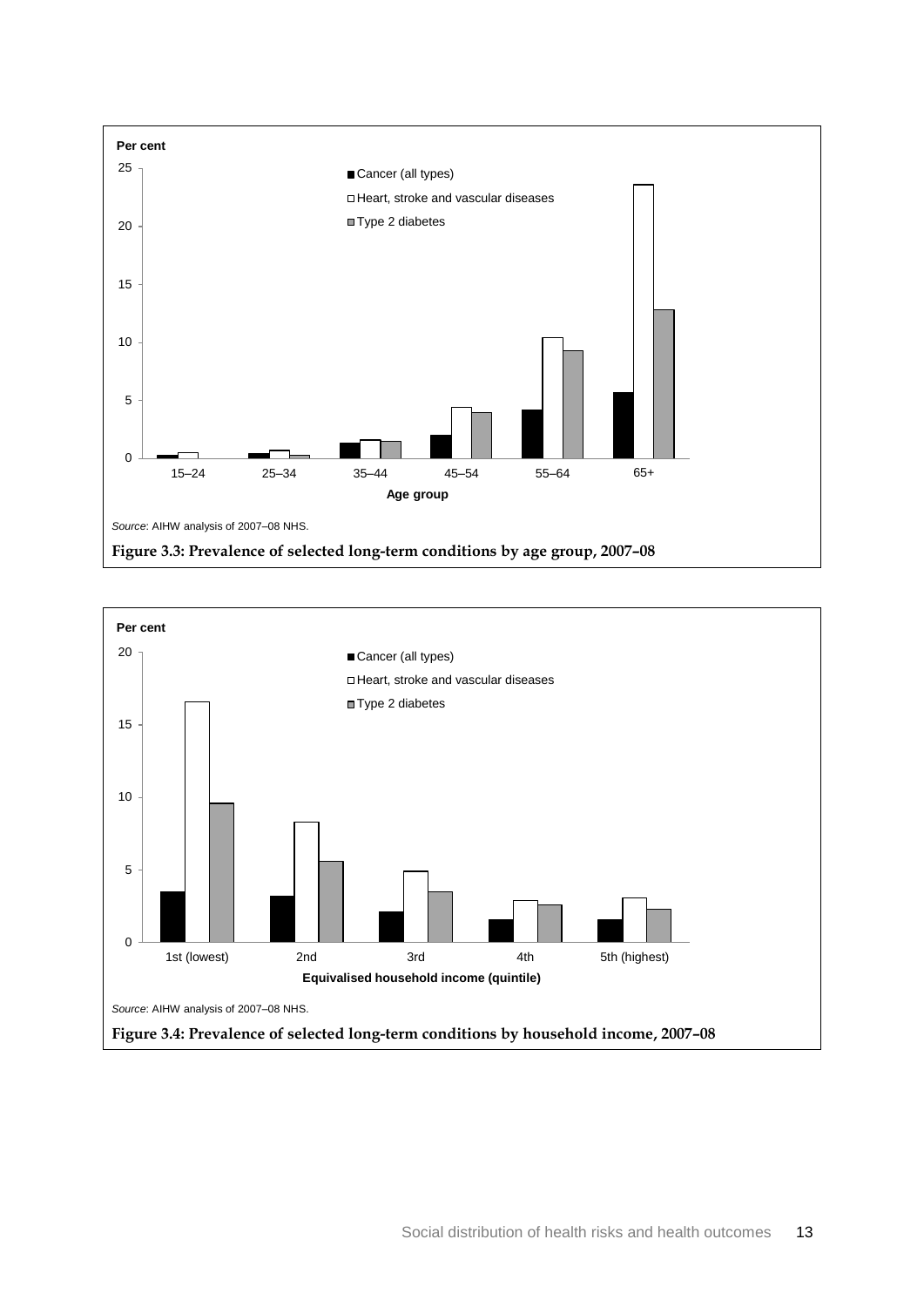## <span id="page-20-0"></span>**3.2 Multivariate analysis: health status**

Odds ratios can be used to describe the relative likelihood of reporting one level of health status for one population group compared with another. For example, the odds ratio can be used to assess the relative likelihood of reporting excellent or very good health status among females compared with males.

Logistic regression is the statistical method used to derive odd ratios. This method can also be used to assess the relative likelihood of reporting certain levels of health status for multiple variables (multivariate analysis), such as sex, age and the five social factors reported here. For a multivariate analysis of self-assessed health status comparing females with males, an odds ratio of 1.0 indicates that, with all other factors in the analysis being equal, females are equally as likely to report excellent or very good health status as males. If the odds ratio is higher than 1.0, females are more likely to report excellent or very good health status than males, while an odds ratio of less than 1.0 indicates that females are less likely to report excellent or very good health status than males.

This section looks at the multivariate analysis for each of the four health status variables with sex, age and the five social factors.

### **3.2.1 Self-reported health status**

In 2007–08, the likelihood of reporting excellent or very good health status was 20% higher for females than males (Table 3.2). As age increased, the likelihood of reporting excellent or very good health status decreased—people aged 35–44 and people aged 65 and over were 24% and 53% less likely, respectively, to report excellent or very good health, than people aged 15–24. There was no significant difference with people aged 25–34.

Specific levels of occupation and remoteness showed an increased likelihood of reporting excellent or very good health status. The results indicated that:

- all occupation groups had a higher likelihood of reporting excellent or very good health status than people who were unemployed or not in the labour force, ranging from 37% higher for machine operators/drivers/labourers to 81% higher for clerical/administrative occupations.
- people living in *Inner regional* areas were 25% more likely to report excellent or very good health status than people living in *Major cities*.

Some levels of post-school qualification and household income showed a decreased likelihood of reporting excellent or very good health status. The results indicated that:

- people with a certificate and people without any post-school qualification were each 27% less likely to report excellent or very good health status than people with a bachelor degree or higher
- people in households with the lowest incomes were 42% less likely to report excellent or very good health status than people living in households with the highest income.

Language spoken at home was not associated with reporting excellent or very good health status.

### **3.2.2 Cancer**

In 2007–08, age was the only significant factor associated with reporting cancer as a longterm condition (Table 3.2). As age increased, the likelihood of reporting cancer as a long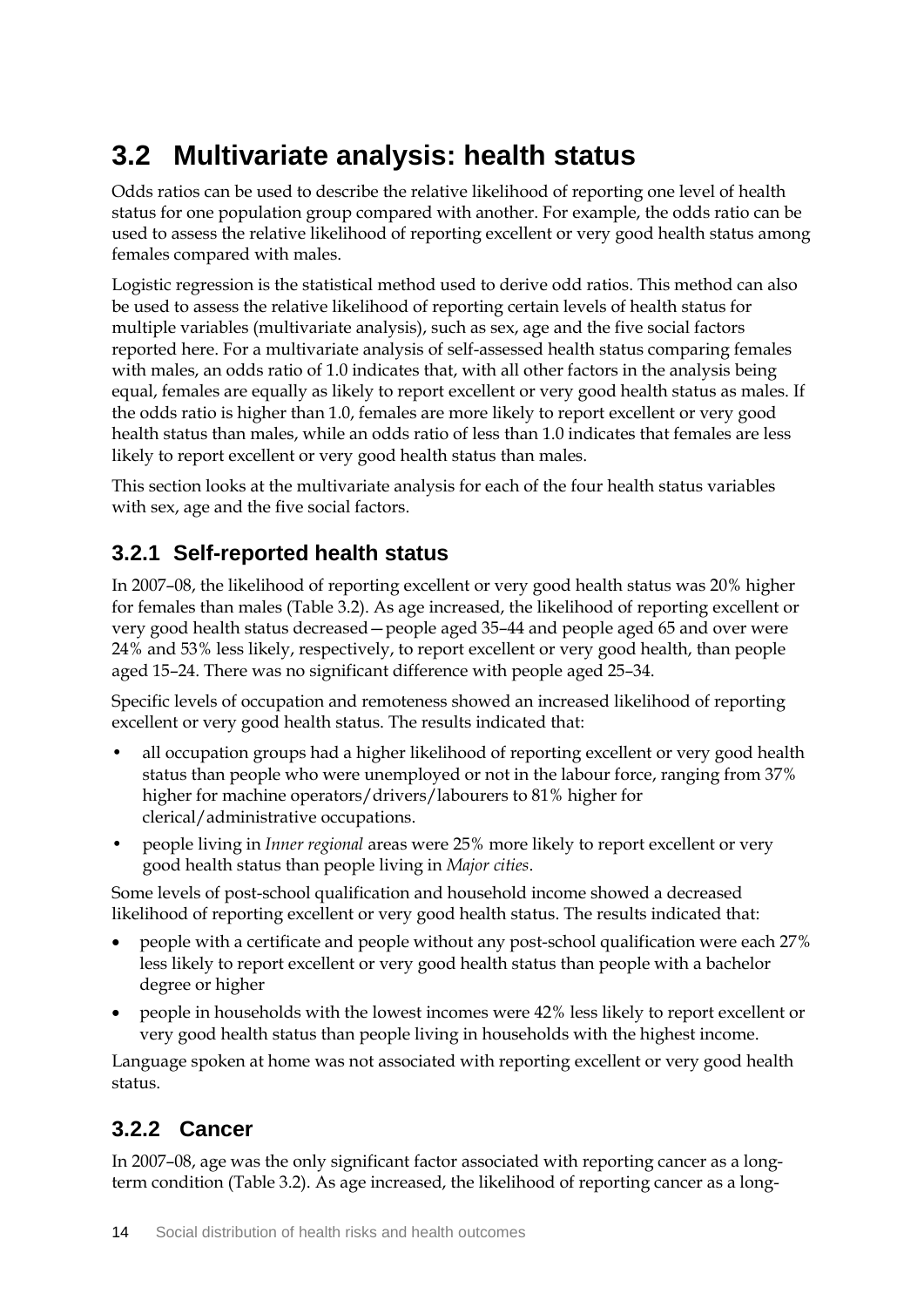term condition increased—it was 11 times and 42 times as likely for people aged 35–44 and 65 and over to report having cancer as people aged 15–24. There was no significant difference for people aged 25–34.

With sex, age and all social factors being equal, there was no association between the social factors and the prevalence of cancer in this analysis.

Some caution is required in interpreting these results. While there are specific cancer types that are related to lifestyle (such as lung cancer and melanoma skin cancer), limitations of the survey sample size meant that there were not enough cases of these specific cancer types to analyse the results separately. If this analysis was performed on data for specific cancer types, the results are likely to show different associations.

### **3.2.3 Heart, stroke and vascular diseases**

In 2007–08, the likelihood of reporting heart, stroke and vascular diseases by females was 32% lower than males (Table 3.2). Age was also associated with heart, stroke and vascular diseases—people aged 55–64 and 65 and over were 6.5 and 10.9 times as likely, respectively, to report having heart, stroke and vascular diseases than people aged 15–24.

One level of equivalised household income and language spoken at home were associated with an increased likelihood of reporting heart, stroke and vascular diseases. People in the first income quintile were 61% more likely to report having these long-term conditions than those in the fifth income quintile. People in households where English was mainly spoken at home were 85% more likely to report these long-term condition than people in households where languages other than English were spoken.

In terms of occupation, technicians/trades people, machine operators/drivers/labourers and managerial/professional occupations were 61%, 54% and 48% less likely, respectively, to report heart, stroke and vascular diseases than people who were unemployed or not in the labour force.

Post-school qualification and remoteness were not significantly associated with heart, stroke and vascular diseases.

### **3.2.4 Type 2 diabetes**

In 2007–08, the likelihood of reporting Type 2 diabetes was 58% lower for females than males (Table 3.2). Age was associated with an increased likelihood of reporting Type 2 diabetes, ranging from 7 times higher among people aged 35–44, to 68 times higher among people aged 65 and over, compared with people aged 15–24.

Specific levels of occupation and language spoken at home were associated with a decreased likelihood of reporting Type 2 diabetes. Specifically:

- technicians/trades people were 60% less likely to report having Type 2 diabetes than people who were unemployed or not in the labour force
- people living in households where English was the main language spoken were 49% less likely to report having Type 2 diabetes than people living in households mainly speaking other languages .

Post-school qualification, equivalised household income and remoteness were not significantly associated with reporting the prevalence of Type 2 diabetes.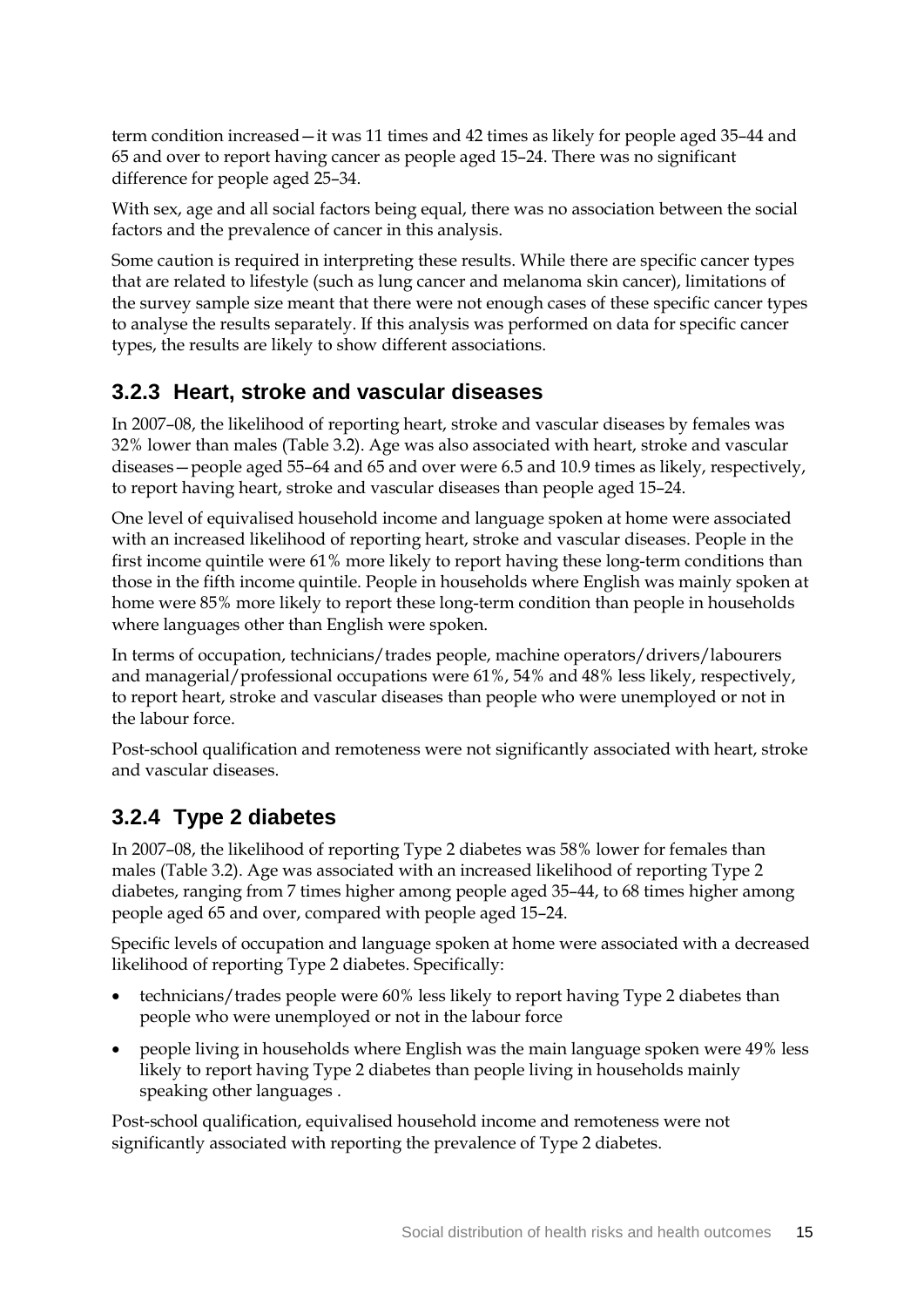| <b>Variables</b>                                           | 'Excellent'<br>or 'Very<br>good' self-<br>reported<br>health<br>status | <b>Cancer</b><br>(all types) | Heart,<br>stroke and<br>vascular<br>diseases | Type 2<br>diabetes |
|------------------------------------------------------------|------------------------------------------------------------------------|------------------------------|----------------------------------------------|--------------------|
|                                                            |                                                                        | <b>Odds ratio</b>            |                                              |                    |
| Sex (male as base)                                         |                                                                        |                              |                                              |                    |
| Female                                                     | $*1.20$                                                                | 0.84                         | $*0.68$                                      | $*0.42$            |
| Age (15-24 as base)                                        |                                                                        |                              |                                              |                    |
| $25 - 34$                                                  | 0.85                                                                   | 3.73                         | 0.86                                         | n.a.               |
| $35 - 44$                                                  | $*0.76$                                                                | *10.71                       | 0.92                                         | $*6.63$            |
| $45 - 54$                                                  | $*0.67$                                                                | *16.27                       | 3.71                                         | *28.99             |
| $55 - 64$                                                  | $*0.55$                                                                | *37.61                       | $*6.51$                                      | $*48.73$           |
| $65+$                                                      | $*0.47$                                                                | $*42.47$                     | $*10.88$                                     | *68.39             |
| Post-school qualification (bachelor or higher as base)     |                                                                        |                              |                                              |                    |
| Diploma                                                    | 1.02                                                                   | 0.77                         | 0.73                                         | 0.59               |
| Certificate                                                | $*0.73$                                                                | 1.47                         | 1.07                                         | 0.95               |
| No post-school qualification                               | $*0.73$                                                                | 1.02                         | 0.96                                         | 1.08               |
|                                                            |                                                                        |                              |                                              |                    |
| Equivalised household income (5th quintile as base)<br>4th | 0.86                                                                   | 0.94                         | 0.90                                         | 0.98               |
|                                                            |                                                                        |                              |                                              |                    |
| 3rd                                                        | 0.87                                                                   | 0.80                         | 0.98                                         | 1.05               |
| 2nd                                                        | 0.83                                                                   | 1.42                         | 0.97                                         | 0.94               |
| 1st (lowest)                                               | $*0.58$                                                                | 1.26                         | $*1.61$                                      | 1.19               |
| Occupation (Not in the labour force/unemployed as base)    |                                                                        |                              |                                              |                    |
| Manager/professionals                                      | $*1.71$                                                                | 1.08                         | $*0.52$                                      | 0.63               |
| Technicians/trades                                         | $*1.68$                                                                | 0.81                         | $*0.39$                                      | $*0.40$            |
| Clerical/administration                                    | $*1.81$                                                                | 1.78                         | 0.80                                         | 0.78               |
| Personal services/sales                                    | $*1.73$                                                                | 1.57                         | 0.67                                         | 1.07               |
| Machine operators/drivers/labourers                        | $*1.37$                                                                | 1.37                         | $*0.46$                                      | 0.57               |
| Remoteness categories (Major cities as base)               |                                                                        |                              |                                              |                    |
| Inner regional areas                                       | $*1.25$                                                                | 1.12                         | 1.02                                         | 0.90               |
| Other areas                                                | 1.07                                                                   | 0.70                         | 0.99                                         | 1.03               |
| Main language spoken at home (other as base)               |                                                                        |                              |                                              |                    |
| English                                                    | 1.21                                                                   | 1.73                         | $*1.85$                                      | $*0.51$            |

#### <span id="page-22-0"></span>**Table 3.2: Correlates of health, odds ratios from logistic regression, 2007–08**

n.a. not applicable.

\* Statistically significant at p<0.05

*Source*: AIHW analysis of 2007–08 NHS.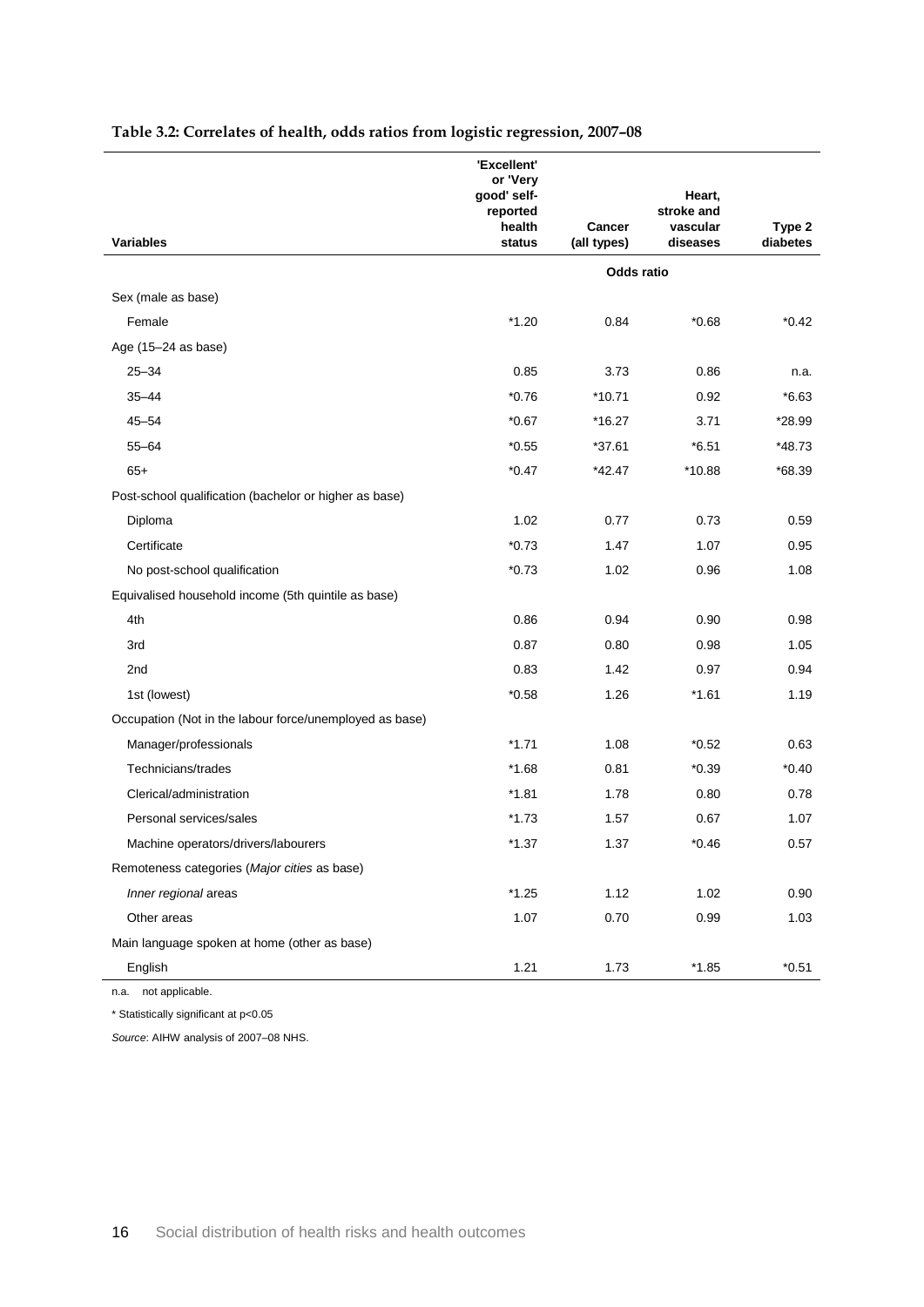## <span id="page-23-0"></span>**3.3 Descriptive statistics: health risk factors**

This section looks at the results of the univariate analyses of the three health risk variables by sex, age and the five social factors.

## **3.3.1 Smoking**

In 2007–08, nearly half (49%) of all people aged 15 or over had ever smoked tobacco (current or ex-smokers) (Table 3.3). The rate of smoking was lowest among people aged 15–24 (28%) and highest among people aged 55–64 (56%). Males were more likely to have ever smoked (55%) than females (42%).

Remoteness was associated with a gradient of increasing smoking prevalence—from 47% among people living in *Major cities* to 57% among people living in Other areas.

Four other social factors were associated with higher rates of smoking, although a clear gradient was not apparent. Higher rates were reported found in:

- people with a certificate qualification (58%) compared with people with a bachelor degree or higher (37%)
- people living in households with the lowest incomes (54%) compared with people living in households with the second-highest incomes (46%)
- people in technical/trades or machine operator/driver/labourer occupations (58%) compared with people in managerial/professional or personal services/sales occupations (44%)
- people in households where English was mainly spoken (51%) compared with people in households where a language other than English was mainly spoken at home (32%).

### **3.3.2 Alcohol consumption**

In 2007–08, nearly one-third (32%) of people aged 15 or over consumed alcohol at risky levels (risky or high risk) (Table 3.3). The rate of risky alcohol consumption was lowest among people aged 65 and over (16%) and highest among people aged 25–34 (39%). Males were slightly more likely to drink at risky levels (33%) than females (32%).

Equivalised household income was associated with a gradient of decreasing risky alcohol consumption—from 45% among people living in households with the highest incomes to 19% among people living in households with the lowest incomes.

Remoteness was associated with a reverse gradient, of increasing risky alcohol consumption—from 31% among people living in *Major cities* to 35% among people living in Other areas.

Three other social factors were associated with risky alcohol consumption, although a clear gradient was not apparent. Higher rates were reported by:

- people with a diploma qualification (37%) compared with people with no post-school qualification (30%)
- people in technical/trades occupations (44%) compared with people who were unemployed or not in the labour force (20%)
- people in households where English was mainly spoken (35%) compared with people in households where a language other than English was mainly spoken at home (10%).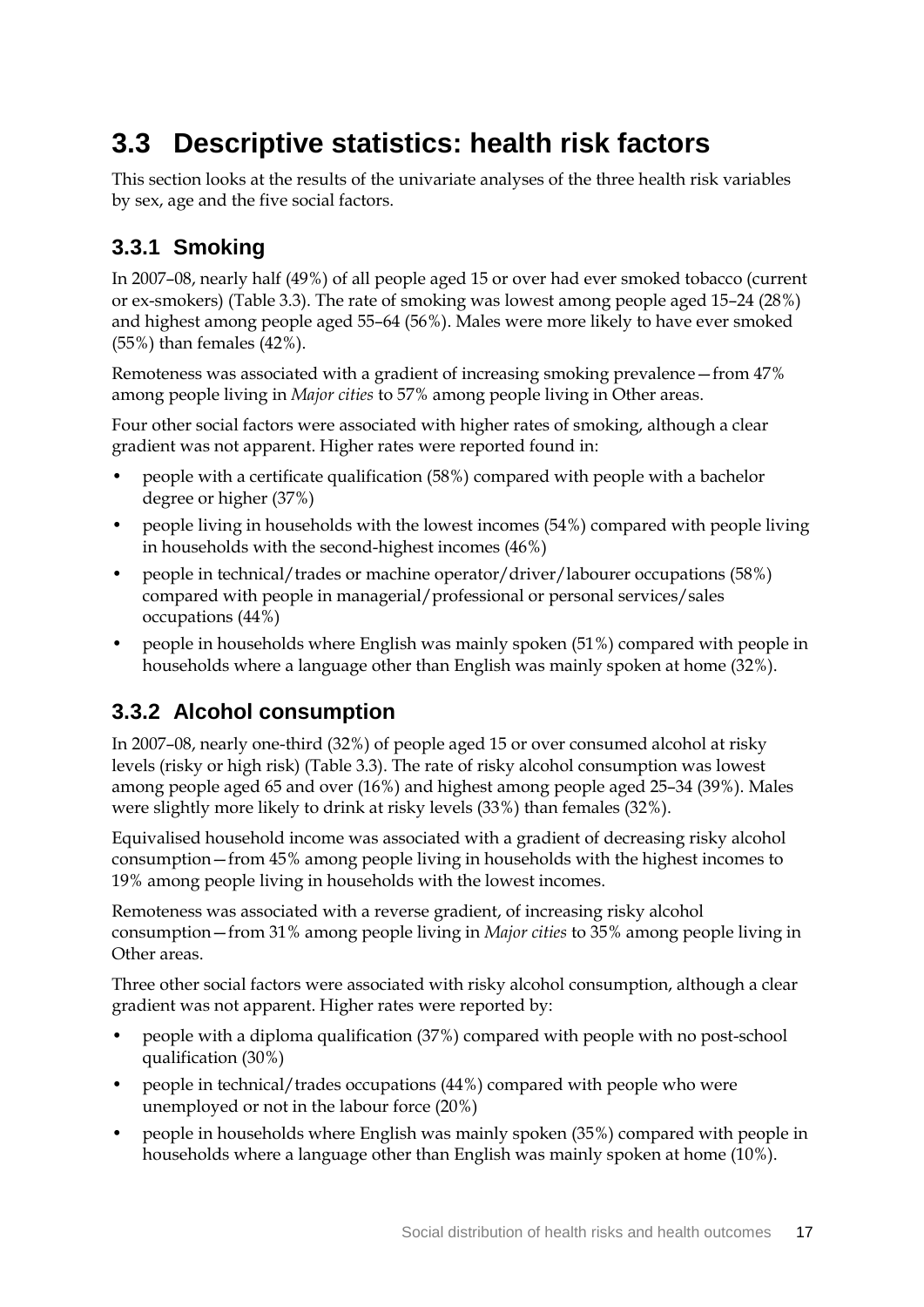### **3.3.3 Body mass index**

In 2007–08, 6 in 10 (63%) people aged 15 or over had a BMI in the unhealthy range (underweight, overweight or obese) (Table 3.3). The prevalence of unhealthy body weight increased with age—from 43% among people aged 15–24 to 72% among people aged 55–64 and 65 or over.

All five social factors were associated with higher rates of unhealthy body weight, although a clear gradient was not apparent. Higher rates of unhealthy weight were reported by:

- people with a certificate (68%) compared with people with a bachelor degree or higher (56%)
- people living in households with the lowest incomes (70%) compared with people living in households with the second-highest incomes (61%)
- people in machine operator/driver/labourer occupations (67%) or not in the labour force or not employed (67%) compared with people in personal services/sales occupations (57%)
- people living in *Inner regional* areas (70%) compared with people living in *Major cities* (61%)
- people in households where English was mainly spoken (64%) compared with people in households where a language other than English was mainly spoken at home (54%).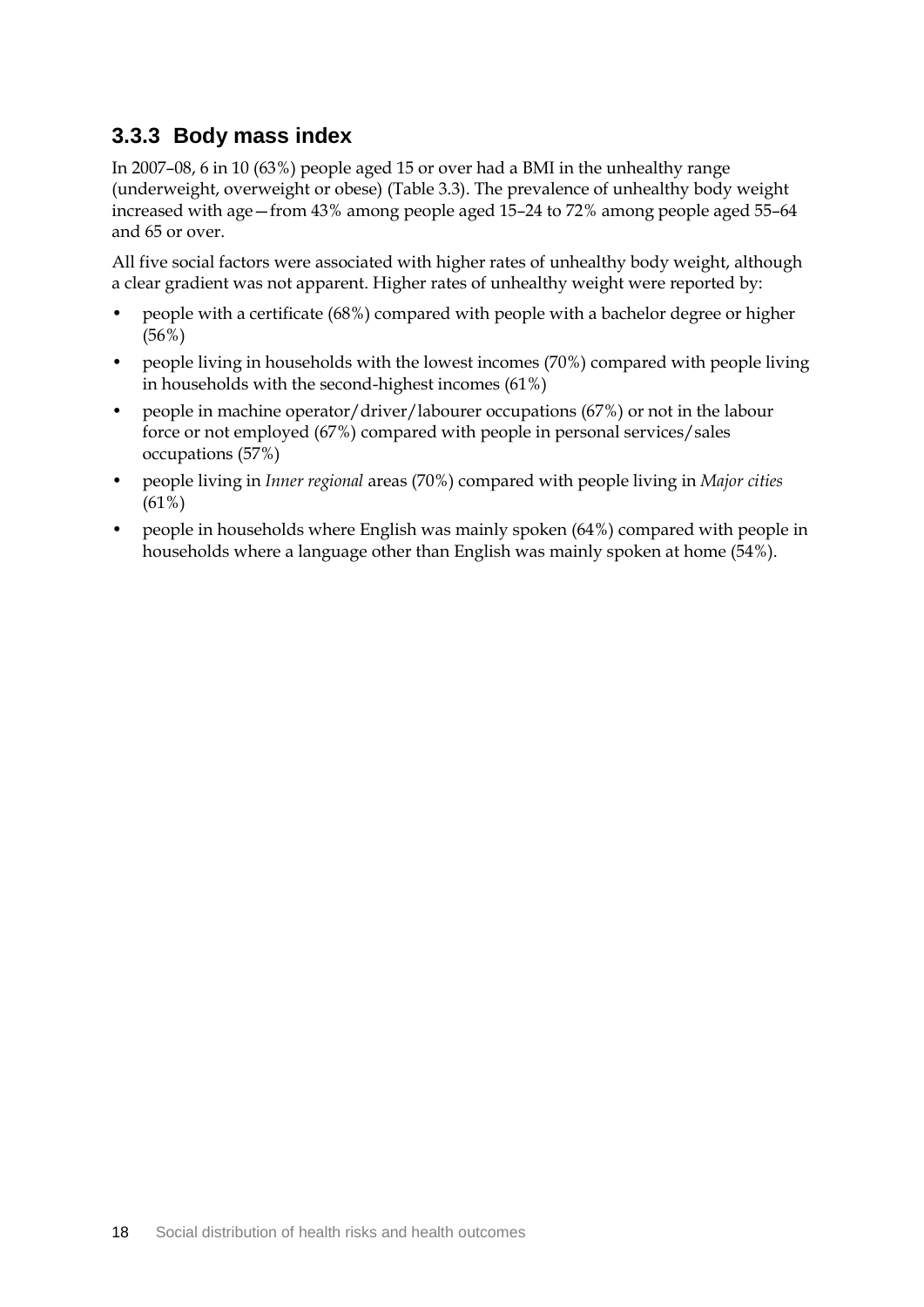| <b>Variables</b>                        | <b>Tobacco</b><br>smoking <sup>(a)</sup> | <b>Risky alcohol</b><br>consumption <sup>(b)</sup> | <b>Unhealthy</b><br>body weight <sup>(c)</sup> |
|-----------------------------------------|------------------------------------------|----------------------------------------------------|------------------------------------------------|
| Sex                                     |                                          | Per cent                                           |                                                |
| Male                                    | 55.0                                     | 32.6                                               | 68.9                                           |
| Female                                  | 42.3                                     | 31.7                                               | 57.4                                           |
| Age                                     |                                          |                                                    |                                                |
| $15 - 24$                               | 28.1                                     | 35.4                                               | 42.7                                           |
| $25 - 34$                               | 52.3                                     | 39.1                                               | 56.3                                           |
| $35 - 44$                               | 51.7                                     | 35.3                                               | 64.2                                           |
| $45 - 54$                               | 54.5                                     | 35.0                                               | 68.9                                           |
| $55 - 64$                               | 56.0                                     | 29.3                                               | 72.1                                           |
| $65+$                                   | 49.9                                     | 16.3                                               | 71.9                                           |
| Post-school qualification               |                                          |                                                    |                                                |
| Bachelor degree or higher               | 37.3                                     | 31.2                                               | 56.0                                           |
| Diploma                                 | 50.4                                     | 36.6                                               | 58.7                                           |
| Certificate                             | 57.5                                     | 36.0                                               | 67.7                                           |
| No post-school qualification            | 48.2                                     | 29.7                                               | 65.1                                           |
| Equivalised household income (quintile) |                                          |                                                    |                                                |
| 5th (highest)                           | 49.4                                     | 44.7                                               | 63.7                                           |
| 4th                                     | 45.7                                     | 38.8                                               | 61.0                                           |
| 3rd                                     | 48.8                                     | 30.4                                               | 65.2                                           |
| 2nd                                     | 49.5                                     | 24.8                                               | 65.3                                           |
| 1st (lowest)                            | 54.3                                     | 18.8                                               | 69.6                                           |
| Occupation                              |                                          |                                                    |                                                |
| Manager/professionals                   | 44.0                                     | 37.5                                               | 61.4                                           |
| Technicians/trades                      | 57.6                                     | 43.9                                               | 62.9                                           |
| Clerical/administration                 | 47.8                                     | 37.8                                               | 59.0                                           |
| Personal services/sales                 | 44.4                                     | 37.9                                               | 57.2                                           |
| Machine operators/drivers/labourers     | 57.5                                     | 36.7                                               | 67.3                                           |
| Not in the labour force/unemployed      | 47.8                                     | 20.0                                               | 66.6                                           |
| Remoteness categories                   |                                          |                                                    |                                                |
| Major cities                            | 46.5                                     | 31.2                                               | 60.5                                           |
| Inner regional areas                    | 51.2                                     | 34.0                                               | 69.5                                           |
| Other areas                             | 56.9                                     | 35.1                                               | 67.4                                           |
| Main language spoken at home            |                                          |                                                    |                                                |
| English                                 | 50.5                                     | 34.8                                               | 64.3                                           |
| Other                                   | 31.7                                     | 9.6                                                | 53.7                                           |
| All                                     | 48.6                                     | 32.2                                               | 63.2                                           |

#### <span id="page-25-0"></span>**Table 3.3: Correlates of health risk factors, 2007–08**

n.a. not applicable.

(a) People who ever smoked tobacco, including current smokers and ex-smokers.

(b) People who consume alcohol at risky and high-risk levels.

(c) People with a measured BMI of 25 or more.

*Source*: AIHW analysis of 2007–08 NHS.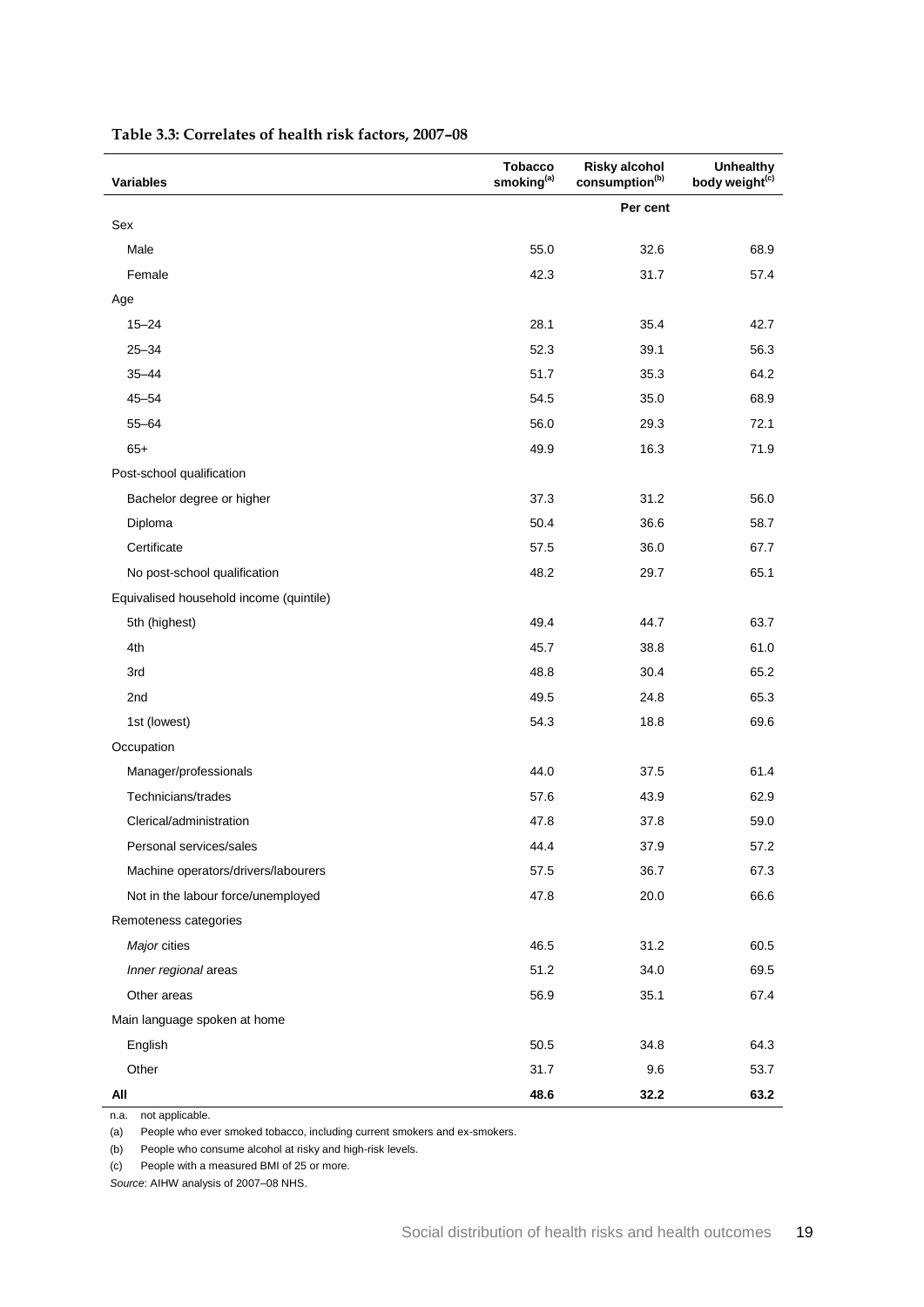## <span id="page-26-0"></span>**3.4 Multivariate analysis: health risk factors**

This section looks at the multivariate analysis of the three health risk factor variables by sex, age, and the five social factors.

### **3.4.1 Smoking**

In 2007–08, females (44%) were less likely to report having ever smoked (current or exsmoker status) than males (Table 3.4). Age was significantly associated with smoking: all other factors being equal, people aged 65 or over were twice as likely to report ever smoking, and people aged 55–64 were nearly 3 times as likely to report ever smoking as people aged 15–24.

Some levels of the social factors were associated with an increased likelihood of reporting smoking. The results showed that:

- people with a certificate, no post-school qualification or a diploma were 84%, 68% and 66% more likely to report smoking, respectively, than people with a bachelor degree or higher
- people living in households with the lowest incomes were 46% more likely to report smoking than people living in households with the highest incomes
- people households where English was mainly spoken were 57% more likely to report smoking than people in households where the main language spoken at home was not English.

Some levels of social factors were associated with a decreased likelihood of reporting of smoking. The results showed that:

- people living in households with the second-highest incomes were 18% less likely to report smoking than those living in households with the highest incomes
- people in managerial/professional occupations were 23% less likely to report smoking than people who were unemployed or not in the labour force.

In the multivariate analysis, remoteness was not associated with smoking.

### **3.4.2 Alcohol consumption**

In 2007–08, females were 26%more likely to report risky (risky or high-risk) levels of alcohol consumption than males (Table 3.4). As age increased the likelihood of reporting risky alcohol consumption decreased—those aged 25–34 were 45% less likely to report risky alcohol consumption than people aged 15–24. For people aged 65 or over this figure was 76%.

As equivalised household income decreased, the likelihood of reporting risky alcohol consumption decreased—people living in households with the second-highest incomes and people living in households with the lowest incomes were 23% and 61% less likely, respectively, to report risky alcohol consumption than people living in households with the highest incomes.

Some levels of the social factors were associated with an increased likelihood of reporting risky alcohol consumption. The results showed that: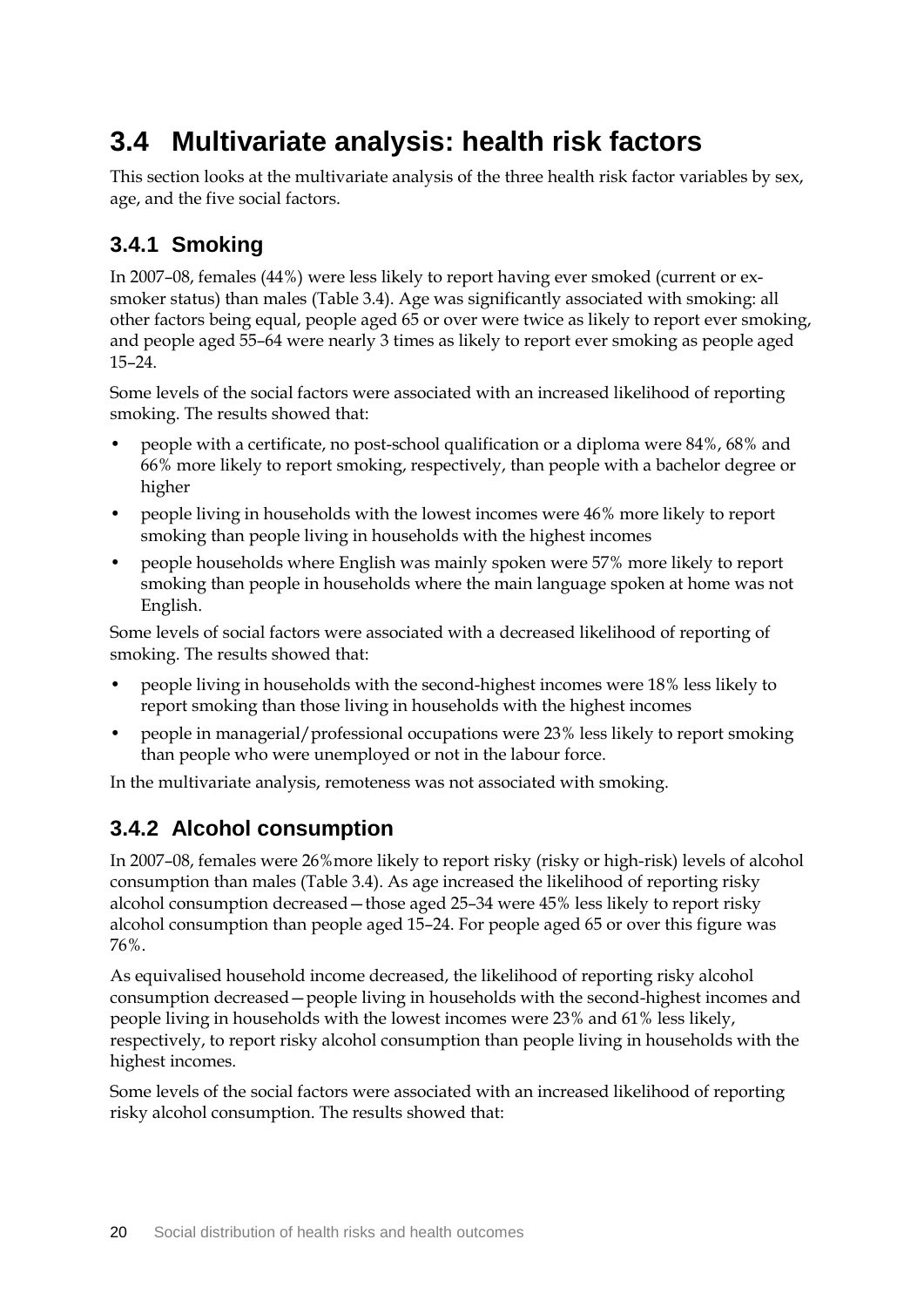- people with a certificate or no post-school qualification were 22% more likely, and those with a diploma 26% more likely, than people with a bachelor degree or higher to report risky alcohol consumption
- people in machine operator/driver/labourer occupations, managerial/professional occupations and technician/trades people were 31%, 33% and 40% more likely, respectively, to report risky alcohol consumption than people who were unemployed or not in the labour force
- people in households where English was mainly spoken were nearly 5 times as likely to report risky alcohol consumption than people in households where English was not the main language spoken at home.

In the multivariate analysis, remoteness was not associated with risky alcohol consumption.

#### **3.4.3 Body mass index**

In 2007–08, the females were 43% less likely to have an unhealthy body weight (underweight, overweight or obese) than males (Table 3.4). As age increased the likelihood of having an unhealthy body weight increased—people aged 25–34 were 74% more likely to have an unhealthy body weight than people aged 15–24. People aged 55–64 and 65 and over were more than 3 times as likely to have an unhealthy body weight as people aged 15–24. Some levels of the social factors were associated with an increased likelihood of having an unhealthy body weight. The results showed that:

- people with a certificate were 55% more likely and people with no post-school qualification were 43% more likely to have an unhealthy body weight than people having a bachelor degree or higher
- people living in *Inner regional* areas were 33% more likely and those living in other areas were 23% more likely to have an unhealthy body weight than people living in *Major cities*
- people in households where English was mainly spoken were 30% more likely to have an unhealthy body weight than people in households where English was not the main language spoken at home.

In the multivariate analysis, equivalised household income and occupation were not associated with unhealthy body weight.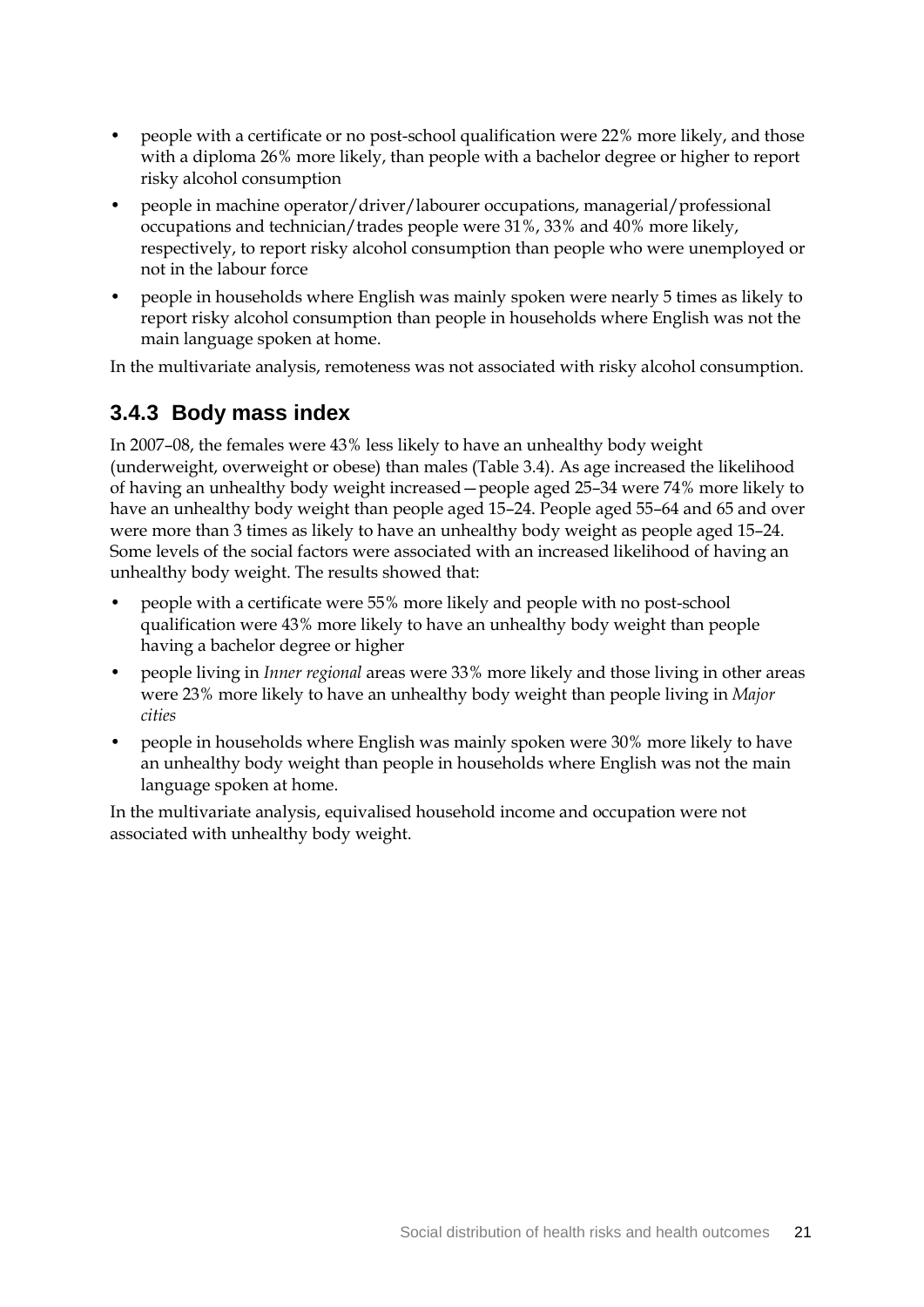| <b>Variables</b>                                        | <b>Tobacco</b><br>smoking <sup>(a)</sup> | <b>Risky alcohol</b><br>consumption <sup>(b)</sup> | Unhealthy body<br>weight <sup>(c)</sup> |
|---------------------------------------------------------|------------------------------------------|----------------------------------------------------|-----------------------------------------|
|                                                         |                                          | <b>Odds ratio</b>                                  |                                         |
| Sex (male as base)                                      |                                          |                                                    |                                         |
| Female                                                  | $*0.56$                                  | $*1.26$                                            | $*0.57$                                 |
| Age (15-24 as base)                                     |                                          |                                                    |                                         |
| $25 - 34$                                               | $*2.47$                                  | $*0.55$                                            | $*1.74$                                 |
| $35 - 44$                                               | $*2.31$                                  | $*0.51$                                            | $*2.44$                                 |
| $45 - 54$                                               | $*2.60$                                  | $*0.43$                                            | $*2.62$                                 |
| $55 - 64$                                               | $*2.82$                                  | $*0.39$                                            | $*3.39$                                 |
| $65+$                                                   | $*2.06$                                  | $*0.24$                                            | $*3.07$                                 |
| Post-school qualification (bachelor or higher as base)  |                                          |                                                    |                                         |
| Diploma                                                 | $*1.66$                                  | $*1.26$                                            | 1.14                                    |
| Certificate                                             | $*1.84$                                  | $*1.22$                                            | $*1.55$                                 |
| No post-school qualification                            | $*1.68$                                  | $*1.22$                                            | $*1.43$                                 |
| Equivalised household income (5th quintile as base)     |                                          |                                                    |                                         |
| 4th                                                     | $*0.82$                                  | $*0.77$                                            | 0.92                                    |
| 3rd                                                     | 1.04                                     | $*0.53$                                            | 0.99                                    |
| 2nd                                                     | 1.12                                     | $*0.49$                                            | 0.90                                    |
| 1st (lowest)                                            | $*1.46$                                  | $*0.39$                                            | 1.03                                    |
| Occupation (Not in the labour force/unemployed as base) |                                          |                                                    |                                         |
| Manager/professionals                                   | $*0.77$                                  | $*1.33$                                            | 0.99                                    |
| Technicians/trades                                      | 0.97                                     | $*1.40$                                            | 0.87                                    |
| Clerical/administration                                 | 0.81                                     | 1.12                                               | 0.95                                    |
| Personal services/sales                                 | 0.99                                     | 1.11                                               | 1.12                                    |
| Machine operators/drivers/labourers                     | 1.15                                     | $*1.31$                                            | 1.04                                    |
| Remoteness categories (Major cities as base)            |                                          |                                                    |                                         |
| Inner regional areas                                    | 1.03                                     | 1.13                                               | $*1.33$                                 |
| Other areas                                             | 1.18                                     | 0.96                                               | $*1.23$                                 |
| Main language spoken at home (other as base)            |                                          |                                                    |                                         |
| English                                                 | $*1.57$                                  | *4.55                                              | $*1.30$                                 |

#### <span id="page-28-0"></span>**Table 3.4: Correlates of health risk factors, odds ratios from logistic regression, 2007–08**

\* Statistically significant at p<0.05

*Source*: AIHW analysis of 2007–08 NHS.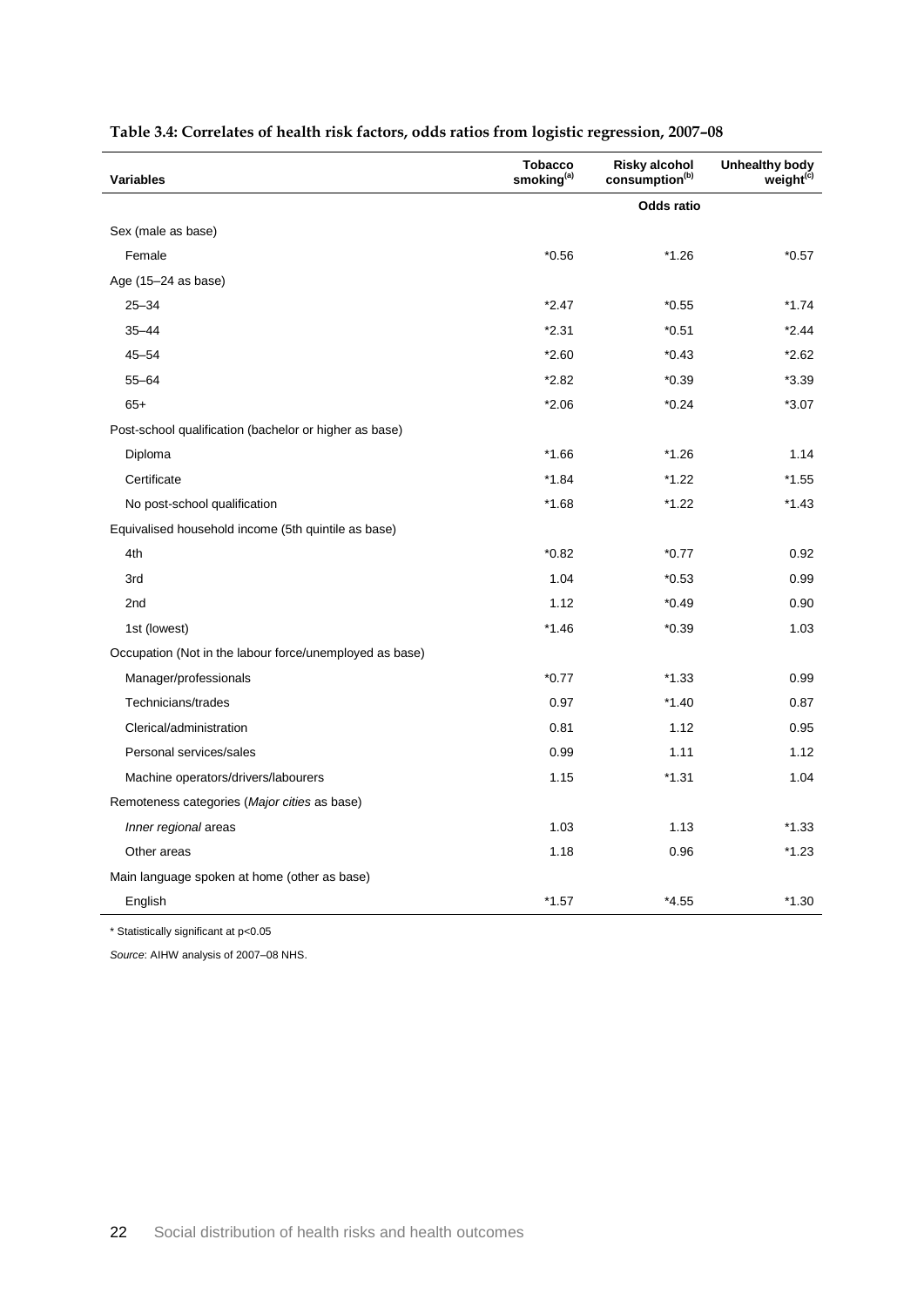# <span id="page-29-0"></span>**4 Conclusions**

This paper presents the findings from a preliminary analysis of the social distribution of health status and health risk factor variables, using the 2007–08 NHS. A summary of the significant associations between the social factors and health status and health risk factor variables identified by this analysis is presented below.

#### **Sex**

Compared with males, females were more likely to report excellent or very good health status. Females also had a lower prevalence of cancer; heart, stroke and vascular diseases; Type 2 diabetes; smoking; risky alcohol consumption; and unhealthy body weight than males.

#### **Age**

Age was the most significant predictor of health status. An age gradient was apparent for health status—as age increased the proportion of people reporting excellent or very good health decreased. The prevalence of cancer; heart, stroke and vascular diseases; and Type 2 diabetes also increased with age. The prevalence of unhealthy body weight increased with age to 55–64 years; the proportion of people aged 65 and over having an unhealthy body weight was lower than for people aged 55–64.

#### **Post-school qualification**

Health status and the prevalence of Type 2 diabetes were associated with education—better health status was more frequently reported with increasing levels of education and the prevalence of diabetes declined with increasing levels of education. When adjusting for sex, age and social factors, having a certificate qualification or no post-school qualification was more commonly associated with unhealthy body weight, risky alcohol consumption and tobacco smoking than having a bachelor degree or higher qualifications.

#### **Household income**

A gradient for equivalised household income (income adjusted for the size of the household) was observed for self-reported health status, cancer, Type 2 diabetes and risky alcohol consumption. As the level of income increased, more people reported excellent or very good health status and fewer people reported having cancer and diabetes; however, more people reported drinking risky levels of alcohol. When adjusting for sex, age and social factors, household income was a significant predictor of some health conditions and risk factors, most notably risky alcohol consumption. A contrast was observed between the highest and lowest income groups for self-reported health status—adults in the lowest income households were less likely to report excellent or very good health than their high-income counterparts.

#### **Occupation**

The was no clear occupation gradient for any of the health status or health risk factor variables. When adjusting for sex, age and social factors, all occupations groups were more likely to report excellent or very good health than people who were unemployed or not in the labour force. Some levels of occupation were associated with smoking; risky alcohol consumption; heart, stroke and vascular diseases; and Type 2 diabetes, but there were no clear patterns.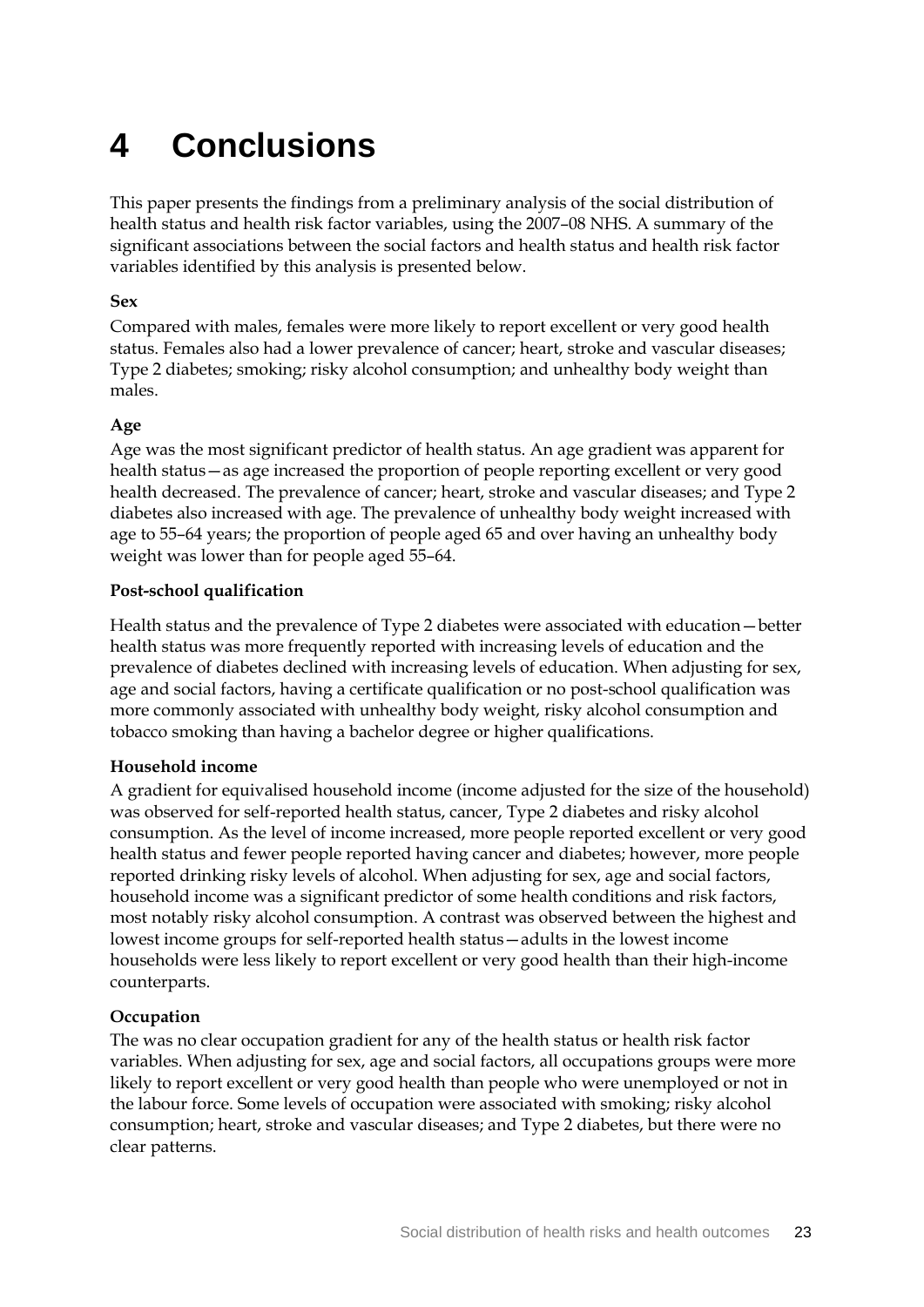#### **Remoteness**

Levels of remoteness were consistently related to self-reported health status, the prevalence of Type 2 diabetes, smoking and risky alcohol consumption. As the level of remoteness increased, fewer people reported excellent or very good health status and more people reported having Type 2 diabetes, smoking and consuming risky levels of alcohol. However, when adjusting for sex, age and social factors, unhealthy body weight was associated with all levels of remoteness.

#### **Language spoken at home**

People who spoke a language other than English at home were less likely to report excellent or very good health status. They also had lower prevalence of cancer and heart, stroke and vascular diseases, but a higher prevalence of Type 2 diabetes than people who spoke only English at home. They were less likely to report the risk factors assessed here than those who spoke mainly English. When adjusting for age, sex and social factors, the relationship between language spoke at home and the prevalence of each of heart, stroke and vascular diseases, Type 2 diabetes, tobacco smoking, risky alcohol consumption and unhealthy body weight remained.

## <span id="page-30-0"></span>**4.1 Limitations of the study**

The findings of this preliminary analysis should be interpreted with caution.

Due to sample size constraints, the analysis is based on aggregated medical conditions, such as all cancers and all heart, stroke and vascular diseases. Aggregated analysis may mask any subtle difference that exists between the social factors and specific diseases, such as bowel cancer or ischaemic heart disease. To obtain large enough sample sizes of people with selected long-term conditions, such as bowel cancer or ischaemic heart disease, conditionspecific surveys may be necessary. Although disease registers and hospital records are potential sources of data, these data sets do not contain detailed personal characteristics and social factors necessary for this analysis.

The survey design, which was based on a household survey, excluded hospitals and medical care facilities and in doing so could have introduced a sample selection bias, for healthier respondents. Also, there is a recall and reporting bias for those conditions and health risk factors that were self-reported.

## <span id="page-30-1"></span>**4.2 Further analysis**

Despite the data limitations, this paper shows some statistical associations between selected socioeconomic characteristics (social factors) and health conditions and health risk factors. It highlights the need for further analyses where fewer independent variables are included in the model that adjusts for highly correlated variables. For example, older persons are more likely to report lower household earnings, and it can therefore be argued that only one of these variables needs to be included in the model.

Similar analyses could be conducted on different data sets—such as mortality data, cancer registries, diabetes registries or hospital admissions data—to see if the associations between social factors and health conditions shown in this exploratory analysis are replicated.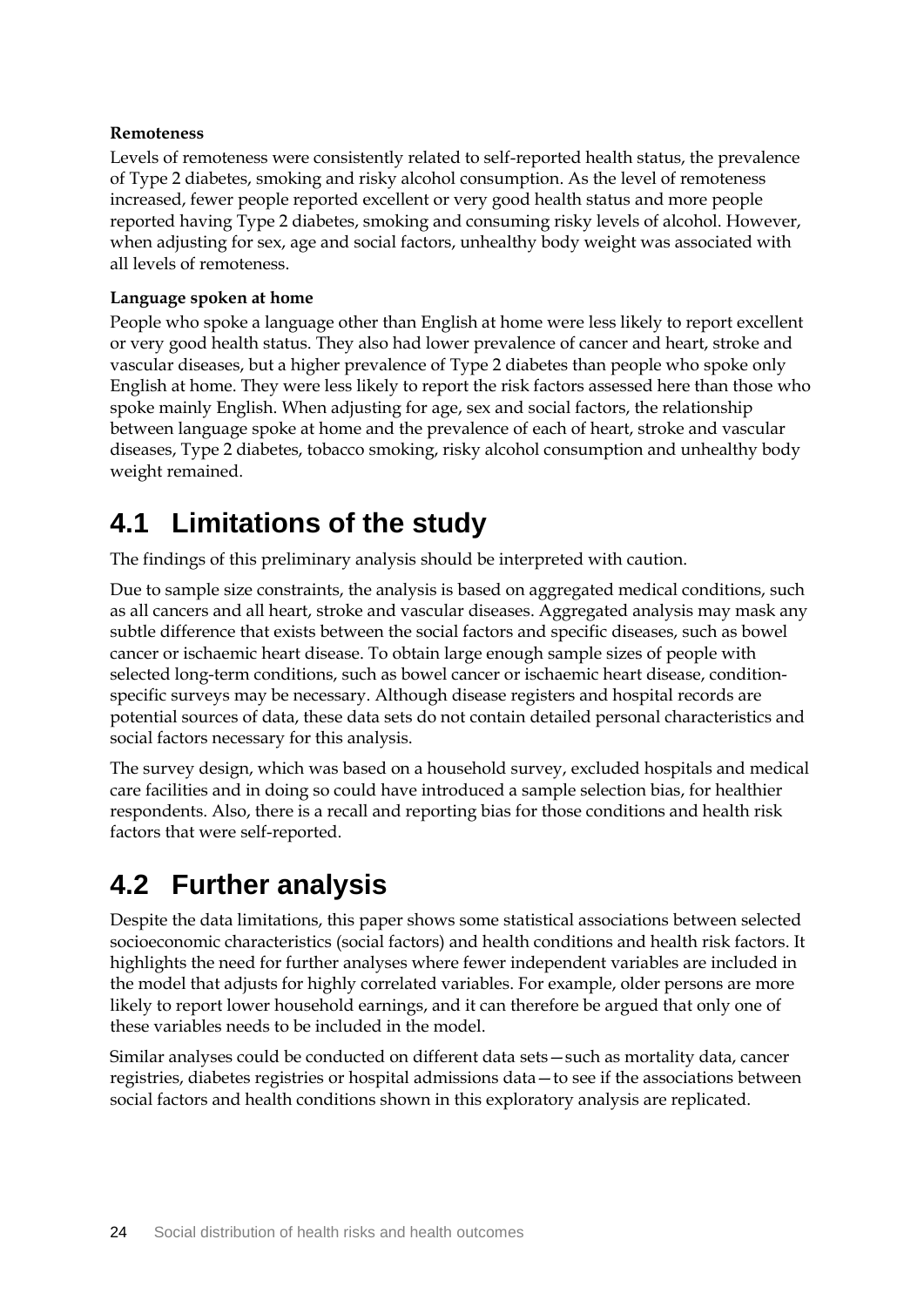In-depth and expanded analyses using different sets of predictor variables from different data sources are necessary to make more definite statements about the impact of social factors on health.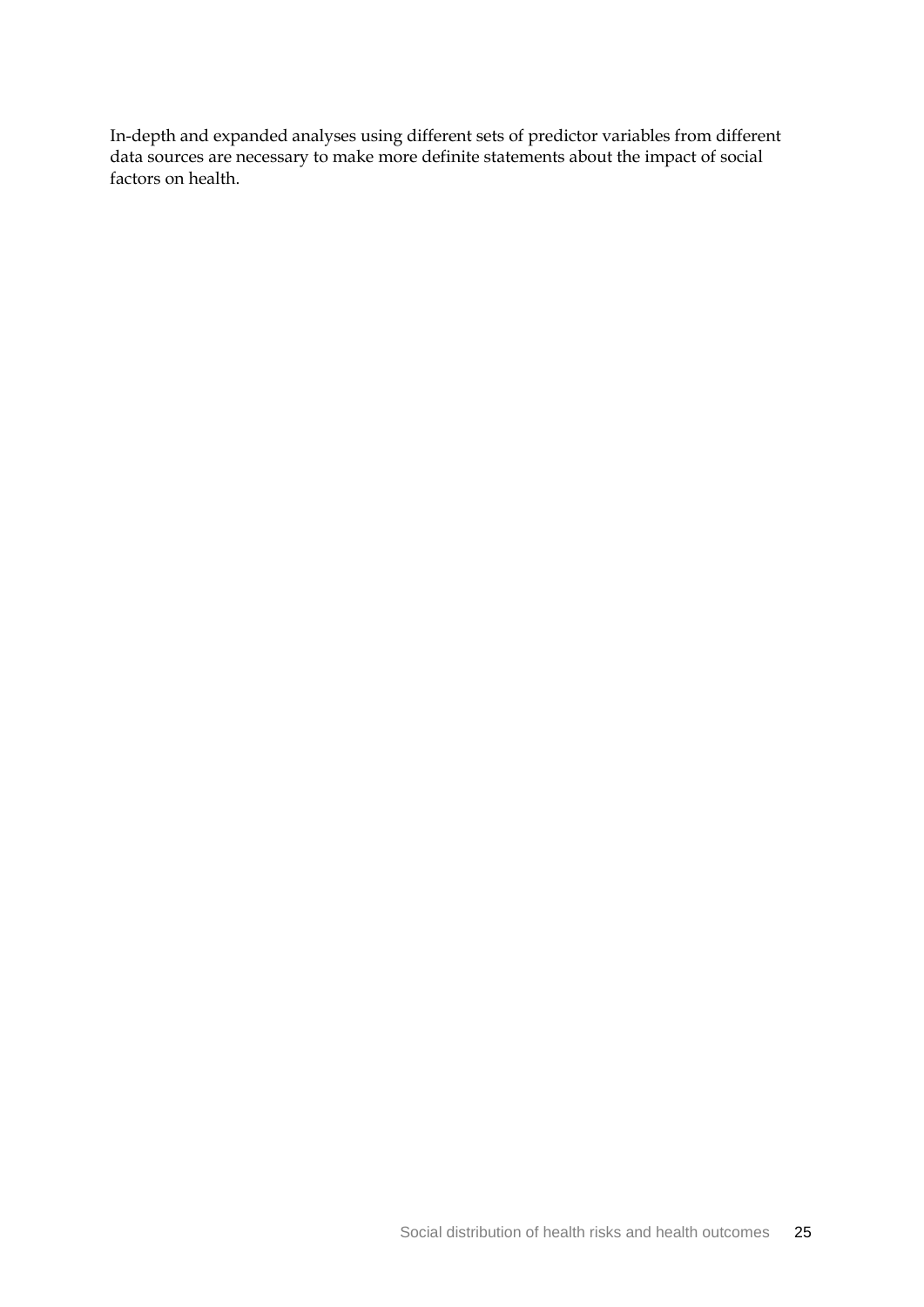## <span id="page-32-0"></span>**References**

ABS (Australian Bureau of Statistics) 2009a. 2007–08 National Health Survey: user's guide. ABS cat. no. 4363.0.55.001. Canberra: ABS.

ABS 2009b. National Health Survey: summary of results, 2007–2008 (reissue). ABS cat. no. 4364.0. Canberra: ABS.

Commission on Social Determinants of Health (CSDH) 2008. Closing the gap in a generation: health equity through action on the social determinants of health. Final Report of the Commission on Social Determinants of Health. Geneva: World Health Organization.

Dixon J & Welch N 2000. Researching the rural-metropolitan health differential using the social factors of health. Australian Journal of Rural Health 8:254–60.

Glover JD, Hetzel DM & Tennant SK 2004. The socioeconomic gradient and chronic illness and associated risk factors in Australia. Australia and New Zealand Health Policy 1:8

Korda RJ, Butler JR, Clements MS & Kunitz SJ 2007. Differential impacts of health care in Australia: trend analysis of socioeconomic inequalities in avoidable mortality. International Journal of Epidemiology 36 (1):157–65.

Lowe JI 2010. A new way to talk about the social factors of health. Princeton: Robert Wood Johnson Foundation.

Marmot M 2000. Social factors of health: from observation to policy. The Medical Journal of Australia 172(8):379–82.

Marmot M 2004. The status syndrome: how social standing affects our health and longevity. New York: Henry Holt & Company.

Mikkonen J & Raphael D (eds) 2010. Social factors of health: the Canadian facts. Toronto: York University School of Health Policy and Management.

Turrell G, Kavanagh A, Draper G & Subramanian SV 2007. Do places affect the probability of death in Australia? A multilevel study of area-level disadvantage, individual-level socioeconomic position and all-cause mortality, 1998–2000. Journal of Epidemiology and Community Health 61:13–9.

Wilkinson R & Marmot M (eds) 2003. Social determinants of health: the solid facts. Copenhagen: World Health Organization Regional Office for Europe.

Wilkinson RG 2005. The impact of inequality: how to make sick societies healthier. New York: The New Press.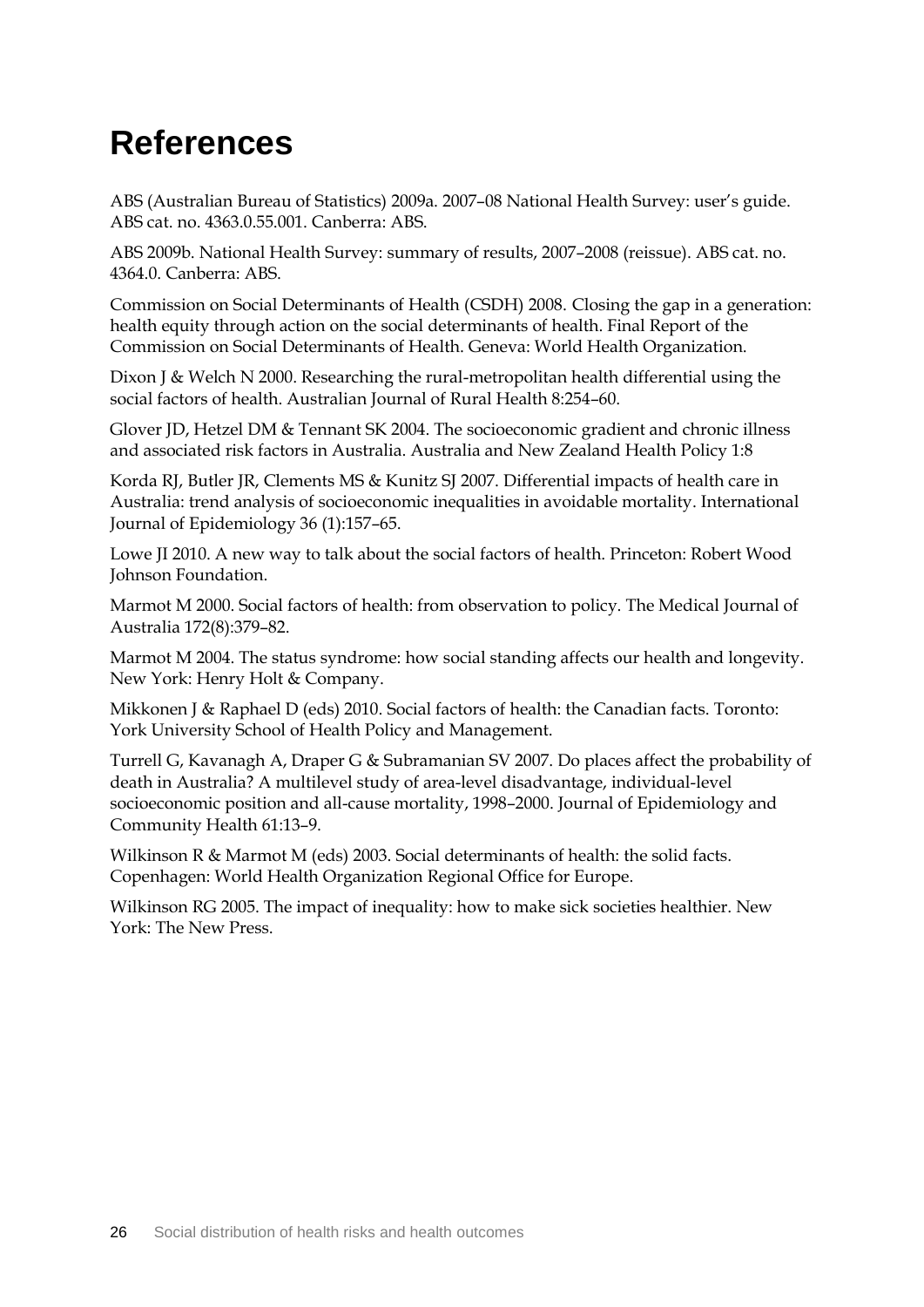## <span id="page-33-0"></span>**List of tables**

| Table 2.1: |                                                                                    |  |
|------------|------------------------------------------------------------------------------------|--|
| Table 2.1: |                                                                                    |  |
| Table 3.1: |                                                                                    |  |
| Table 3.2: | Correlates of health, odds ratios from logistic regression, 2007-0816              |  |
| Table 3.3: |                                                                                    |  |
| Table 3.4: | Correlates of health risk factors, odds ratios from logistic regression, 2007-0822 |  |

# <span id="page-33-1"></span>**List of figures**

| Figure 3.1: | Prevalence of excellent or very good health status by age group, 2007-08          |  |
|-------------|-----------------------------------------------------------------------------------|--|
| Figure 3.2: | Prevalence of excellent or very good health status by household income, 2007–0812 |  |
|             | Figure 3.3: Prevalence of selected long-term conditions by age group, 2007–0813   |  |
| Figure 3.4: | Prevalence of selected long-term conditions by household income, 2007-0813        |  |